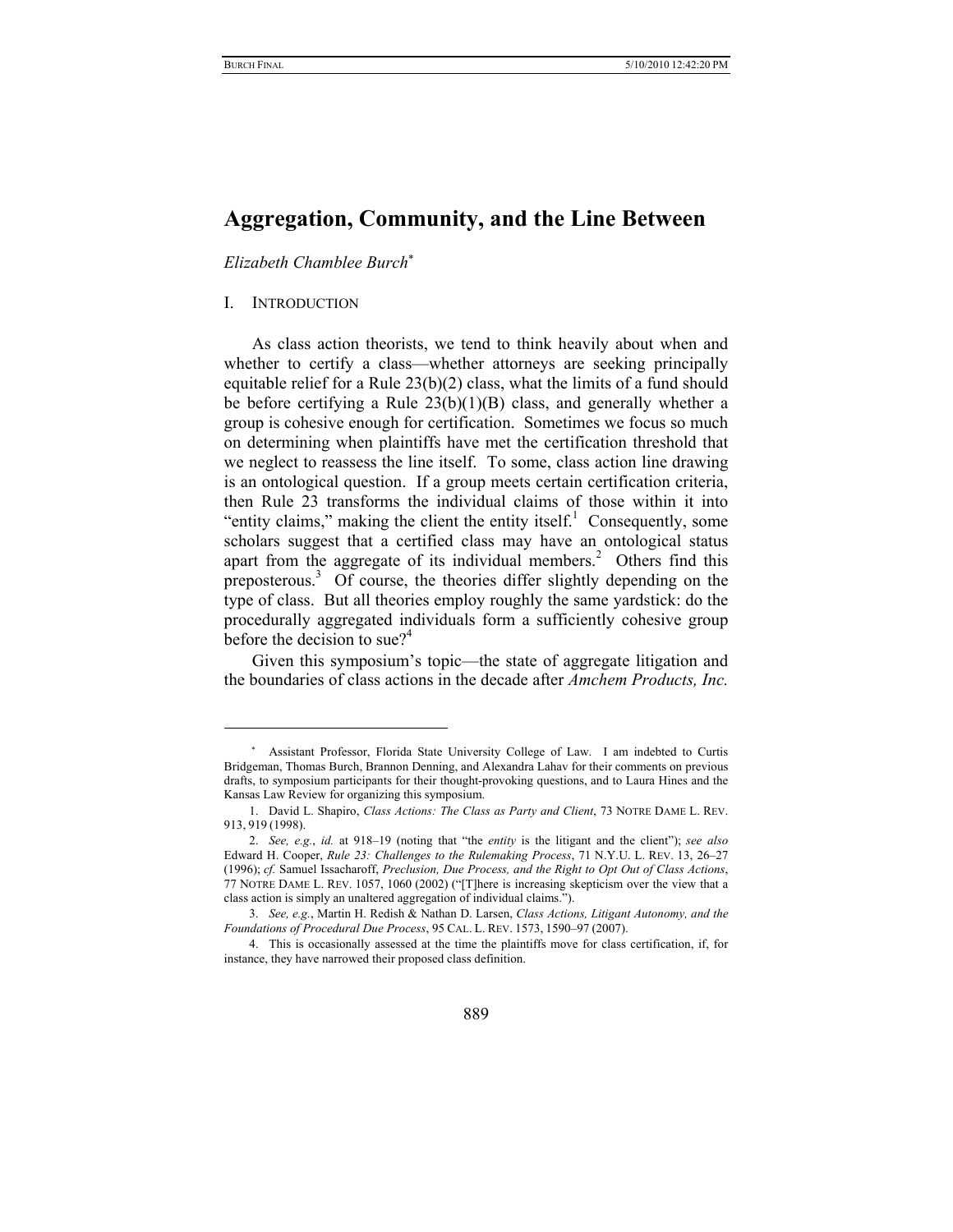*v. Windsor*<sup>5</sup> and *Ortiz v. Fibreboard Corp.*<sup>6</sup>—the time is ripe to challenge our assumptions about this yardstick. Accordingly, this Article examines group cohesion and asks whether the current line is the only dividing line or even the correct one. Although I rely on class action analogies, I am particularly concerned about mass-tort litigation that proceeds as nonclass litigation because it fails Rule 23(b)(3)'s predominance test.

A closer look at the aims of our current line reveals that it depends on common traits among class members to justify interest representation. This, of course, is not a new revelation, nor is it particularly surprising that scratching beneath the veneer of commonality often reveals a bevy of conflict. Yet, historically, class action treatment traced actual group cohesion, which suggests an alternative means for binding present litigants in nonclass aggregation if we are less concerned about freezing interests in their pristine pre-litigation form. If the judicial system encourages procedurally aggregated plaintiffs to communicate with one another about their litigation aims, injuries, and intentions, then they may form genuinely cohesive groups. Accordingly, if courts look beyond the proxies used to evaluate pre-litigation unity to actual cohesion after the decision to sue, then they should permit like-minded plaintiffs to bind their collective interests.

Part II considers some of the ironies in the current line-drawing scheme to make the case for a different line in nonclass aggregation. In particular, Part II questions the authenticity of the "presumption of cohesion" that attaches to Rule 23(b)(2) class actions and whether the proxies used to test cohesion in Rule 23(b)(3) classes are realistic gauges of homogeneity. Because group litigation evolved historically from actual, interconnected group rights, the modern iteration of Rule 23 tacks the moniker "cohesion" onto procedurally aggregated individuals with superficial similarities. This leads some scholars to claim that the class action subverts individual autonomy and threatens fundamental aspects of a liberal democracy.<sup>7</sup>

Still, my aim is not to attack the current line as it relates to class actions. Rather, it is to say that if we are willing to look for genuine cohesion among individuals who are procedurally aggregated but lack sufficiently common traits before the decision to sue, then we will find an alternative and perhaps more compelling justification for binding collective interests. Part III thus explains how genuine cohesion and

l

 <sup>5. 521</sup> U.S. 591 (1997).

 <sup>6. 527</sup> U.S. 815 (1999).

<sup>7.</sup> *See infra* Part II.B.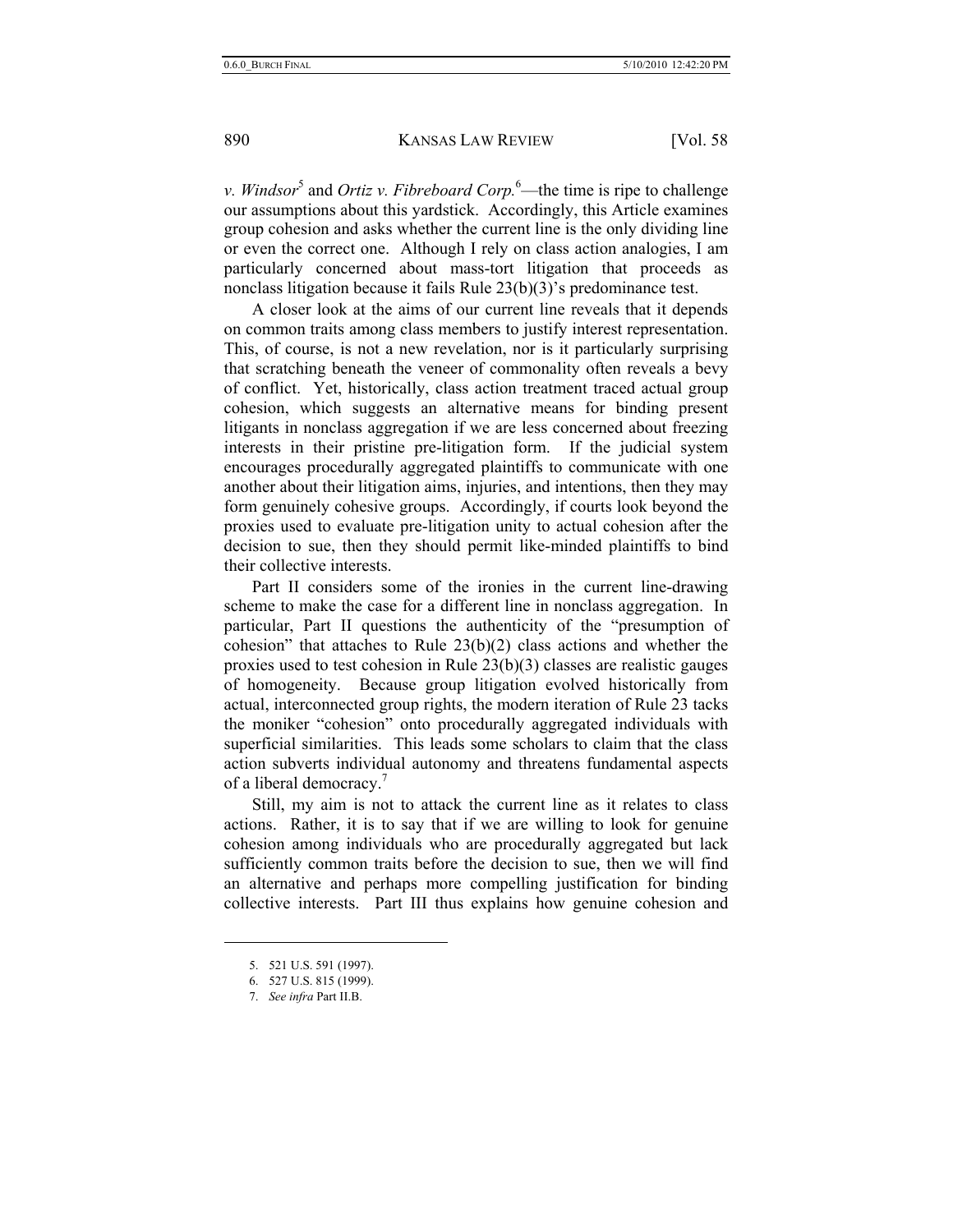community among plaintiffs might occur. While our basic definitions of community remain the same, modern communication methods have made it possible to develop and maintain affective ties with people outside of our immediate geographic location. These new media allow plaintiffs without previous affiliations to create and sustain a sense of community based on their shared histories, experiences, and attributes.

Finally, Part IV draws on the dominant justifications for group litigation—consent and interest representation—to explore this alternative line-drawing scheme in terms of political theory. Encouraging plaintiffs to form groups and reach decisions through deliberation relies on a mix of individual consent and moral obligation. Allowing plaintiffs to exercise their free will when deciding whether to associate with others preserves the liberal tenet of self-determination and escapes the anti-democratic criticism leveled at class actions. Yet, a purely liberal approach fails to capture the obligatory aspect of reciprocal promises to cooperate and the communal obligations that attach. Although plaintiffs voluntarily enter into the group, once they are group members and have tied together their collective litigation fates, they should not be permitted to exit when doing so violates their commitments. Of course, the community itself determines the content of its members' rights and obligations to one another. Thus, this section concludes by explaining the rationale for group autonomy in terms of pluralism and communitarianism.

## II. THE PARTY LINE

The current line-drawing regime for class actions uses a snapshot approach: courts determine whether a homogeneous group of people with shared traits existed or shared those attributes *before* the litigation. The idea is to adjudicate rights in their pre-litigation form. In this picture, rights and obligations are frozen in time; the "groupness" of a set of individuals is static. Consider, for example, how judges determine whether to certify Rule  $23(b)(2)$  and  $23(b)(3)$  claims.

First, consider Rule  $23(b)(2)$ , where "the party opposing the class has acted or refused to act on grounds that apply generally to the class, so that final injunctive relief or corresponding declaratory relief is appropriate respecting the class as a whole.<sup>38</sup> Typical (b)(2) classes include employment-discrimination claims, where the employer fails to hire or promote people of a certain race or gender, or civil-rights

1

 <sup>8.</sup> FED. R. CIV. P. 23(b)(2).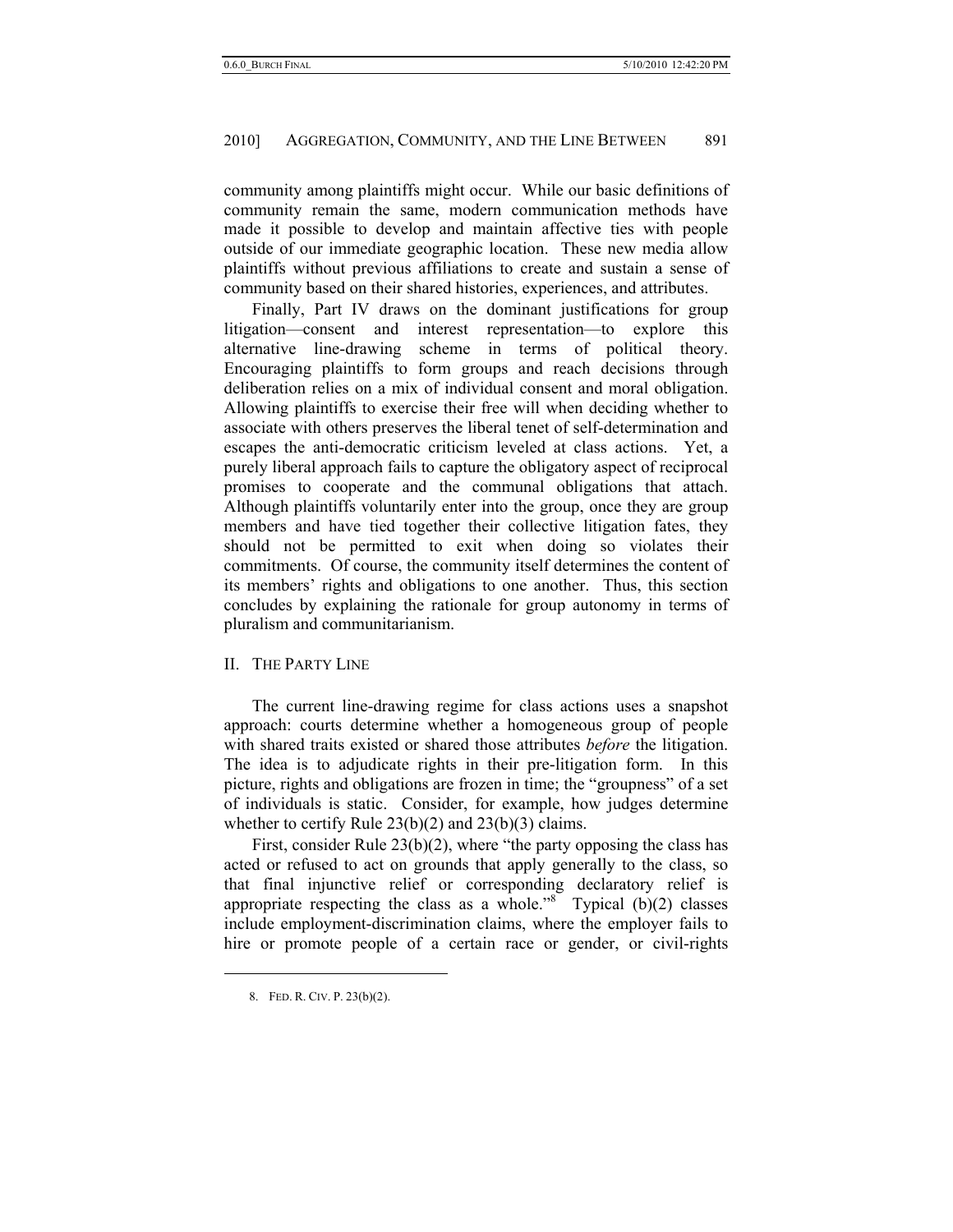l

## 892 KANSAS LAW REVIEW [Vol. 58]

violations, such as the school-desegregation cases.<sup>9</sup> Because (b)(2) classes remedy group injuries through uniform relief, courts look for a clear group trait like race or gender and presume that class members are cohesive and homogeneous so long as that unifying trait existed before the litigation.<sup>10</sup> Because (b)(2) class actions do not require opt-out opportunities, $\frac{11}{11}$  assuming cohesion allays judges' qualms about dueprocess concerns such as personal notice and the ability to exit. A court daring to recognize potentially divergent interests would be hard-pressed not to provide notice and opt-out rights.<sup>12</sup> Consequently, presuming that class members' interests are cohesive, even when that presumption is fictitious, prevents the instabilities and opt-outs that jeopardize the collective good in Rule 23(b)(3) class actions.

Presuming pre-litigation cohesion is frequently just a convenient assumption. Take, for instance, employment class actions where the group is ready-made: a certain category of employees work for a given employer. As anyone who has been around a university department surely knows, professors may disagree over everything from curricular reform to which speakers to invite. It is not surprising, then, that in any given employment class action there will be diverse preferences. Some faithful employees will eschew the decision to sue at all, others will worry about retaliation, others may be risk adverse, and still others may want different relief.<sup>13</sup>

Some courts are willing to look behind the imperial curtain and allow parties to rebut the "presumption of cohesion."<sup>14</sup> For instance, Judge

<sup>9.</sup> *See id.* advisory committee's note to 1966 Amendment.

<sup>10.</sup> *See, e.g.*, Robinson v. Metro-North Commuter R.R., 267 F.3d 147, 165 (2d Cir. 2001) (noting a "presumption of cohesion and unity between absent class members and the class representatives" when "class-wide injunctive or declaratory relief is sought"); Allison v. Citgo Petroleum Corp., 151 F.3d 402, 402 (5th Cir. 1998) (race); Holmes v. Cont'l Can Co., 706 F.2d 1144, 1155 n.8 (11th Cir. 1983) (race and gender); Wetzel v. Liberty Mut. Ins. Co., 508 F.2d 239, 248–49 (3d Cir. 1975) (gender); Roe v. Bridgestone Corp., 257 F.R.D. 159, 170–72 (S.D. Ind. 2009) (finding age insufficient for a child-labor claim under the Alien Tort Statute); *In re* Methyl Tertiary Butyl Ether Prod. Liab. Litig. (*MTBE Litig.*), 209 F.R.D. 323, 343 (S.D.N.Y. 2002) ("Class members in a (b)(2) action must share some 'preexisting legal relationship or [a] significant common trait such as race or gender.'" (quoting *Holmes*, 706 F.2d at 1155)).

<sup>11.</sup> *See* FED. R. CIV. P. 23(c)(2)–(3).

<sup>12.</sup> *See* Lemon v. Int'l Union of Operating Eng'rs, Local 139, 216 F.3d 577, 580 (7th Cir. 2000).

 <sup>13.</sup> Similar problems arose in the 1970s school-busing cases; many parents would have preferred to avoid busing, violence, and poor (but integrated) schools. *See generally* Derrick A. Bell Jr., *Serving Two Masters: Integration Ideals and Client Interests in School Desegregation Litigation*, 85 YALE L.J. 470 (1976).

 <sup>14.</sup> Courts occasionally allow Rule 23(b)(2) classes to progress as such on the liability phase, but then permit notice and opt-out rights if class cohesion fails during the remedial stage. *See, e.g.*, *Robinson*, 267 F.3d at 166–67; Latino Officers Ass'n v. City of New York, 209 F.R.D. 79, 93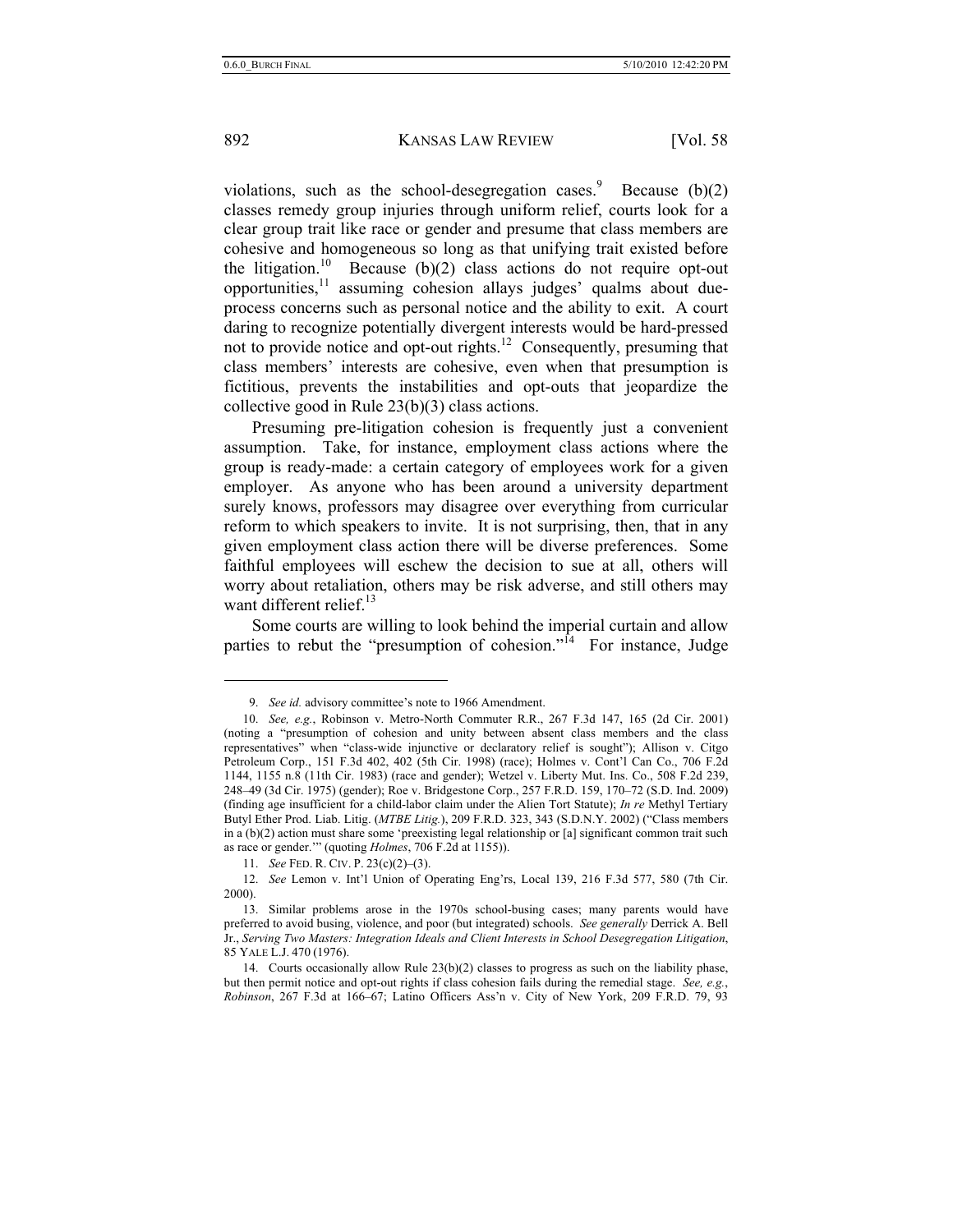Scheindlin allowed defendants to rebut homogeneity by demonstrating that individual issues existed in the MTBE litigation.<sup>15</sup> But other courts hold tightly to this presumption even in the face of heterogeneity.<sup>16</sup> The point is, even in (b)(2) classes, plaintiffs' opinions about risk, relief, and strategy may differ vastly even though plaintiffs share a similar trait before suing.<sup>17</sup> Consequently, this assumption often camouflages what is truly only an amalgamation of people's divergent interests.

By contrast, in Rule  $23(b)(3)$  class actions, the predominance test asks "whether proposed classes are sufficiently cohesive to warrant adjudication by representation."18 Cohesion legitimizes collective representation. But this is not necessarily group cohesion. Courts typically use common characteristics—such as the same physical injuries, product, disaster, circumstances, or state laws—as proxies for class cohesion and homogeneity.19 The commonalities binding the proposed class must then predominate over individual interests. One unusual example to the contrary is in appointing a lead plaintiff in Rule 23(b)(3) securities class actions. There, courts have been willing to designate a group as the lead plaintiff if its members have either a prelitigation or a post litigation relationship so long as they are cohesive, function together smoothly, and monitor the lawyers.<sup>20</sup> To evaluate cohesiveness, courts do consider whether group members have a prelitigation relationship, but they also examine the members' litigation involvement, plans to cooperate, sophistication level, and whether they chose counsel or vice versa. $^{21}$ 

-

18. Amchem Prods., Inc. v. Windsor, 521 U.S. 591, 623 (1997).

<sup>(</sup>S.D.N.Y. 2002).

<sup>15.</sup> *MTBE Litig.*, 209 F.R.D. at 343.

<sup>16.</sup> *See, e.g.*, Waters v. Barry, 711 F. Supp. 1125, 1130–32 (D.D.C. 1989). Before this presumption emerged, some courts observed that unanimity was impossible and not a class action prerequisite. *See, e.g.*, Horton v. Goose Creek Indep. Sch. Dist., 690 F.2d 470, 485–86 (5th Cir. 1982); Wyatt *ex rel.* Rawlins v. Poundstone, 169 F.R.D. 155, 161 (M.D. Ala. 1995).

<sup>17.</sup> *See* Deborah L. Rhode, *Class Conflicts in Class Actions*, 34 STAN. L. REV. 1183, 1183–84 (1982).

<sup>19.</sup> *See id.* at 624.

<sup>20.</sup> *See, e.g.*, Freudenberg v. E\*Trade Fin. Corp., Nos. 07 Civ. 8538, 07 Civ. 8808, 07 Civ. 9651, 07 Civ. 10400, 07 Civ. 10540, 2008 WL 2876373, at \*4–5 (S.D.N.Y. July 16, 2008); *In re*  Flight Safety Tech., Inc. Sec. Litig., 231 F.R.D. 124, 129 (D. Conn. 2005); Xianglin Shi v. Sina Corp., Nos. 05 Civ. 2154 (NRB), 05 Civ. 2268 (NRB), 05 Civ. 2374 (NRB), 05 Civ. 2391 (NRB), 05 Civ. 2503 (NRB), 05 Civ. 2826 (NRB), 2005 WL 1561438, at \*5 (S.D.N.Y. July 1, 2005); Local 144 Nursing Home Pension Fund v. Honeywell Int'l, Inc., No. 00-3605 (DRD), 2000 WL 33173017, at \*3–4 (D.N.J. Nov. 16, 2000); *In re* Oxford Health Plans, Inc. Sec. Litig., 182 F.R.D. 42, 46 (S.D.N.Y. 1998).

 <sup>21.</sup> Varghese v. China Shenghuo Pharm. Holdings, Inc., 589 F. Supp. 2d 388, 392 (S.D.N.Y. 2008).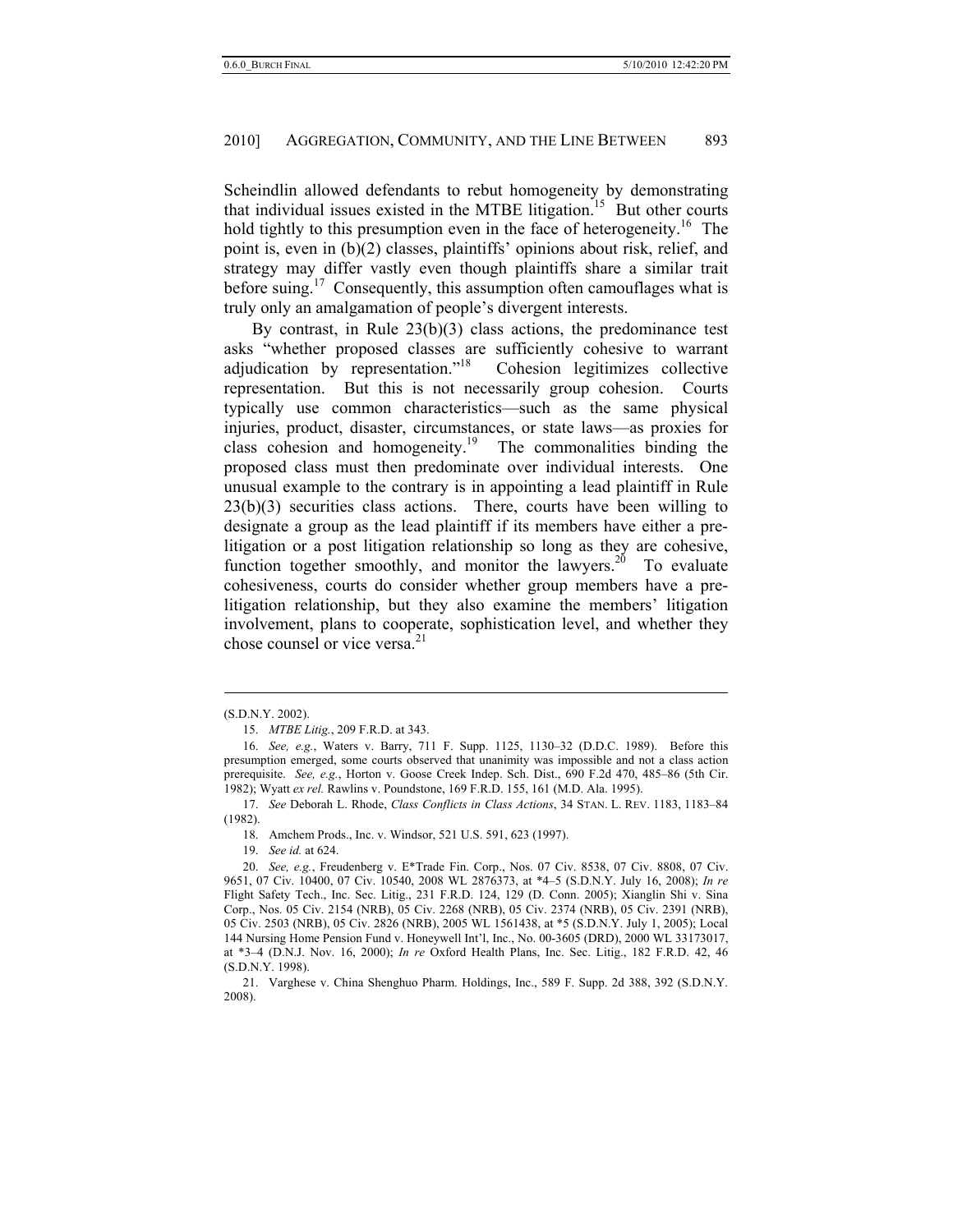Rule  $23(b)(3)$ 's counter-assumption to  $(b)(2)$  is, in part, economically driven. A request for money jeopardizes cohesion.<sup>22</sup> Courts assume that people pursuing monetary claims are a less cohesive bunch both because monetary remedies are tied to individual merits and divergent interests, and because the more one has to lose, the less she may trust others with her claim.<sup>23</sup> To be sure, part of the courts' concern in (b)(3) classes is about due process—monetary claims carry with them property rights that injunctive and declaratory relief lack. But the idea that monetary remedies are inherently divisive, whereas injunctive or declaratory relief is not, is at odds with reality. A generous explanation for the difference might be the need for due process and its corresponding right to opt out; yet, courts go further than that. They imply that when money is at stake, we will all behave as *homo economicus* and maximize our own outcome at the rest of the participants' expense. $24$  That is, we will elevate our own self-interest over that of the other plaintiffs and thereby act discordantly.

The point thus far has been that courts use several proxies to gauge pre-litigation homogeneity and unity among class members: in Rule  $23(b)(2)$  class actions the proxy is uniform relief, and in Rule  $23(b)(3)$ class actions the proxy is preexisting common characteristics such as physical injuries and shared circumstances. A closer look at the class action's history reveals that these proxies evolved historically from actual, interconnected group rights.

## *A. The Historical Line*

1

In medieval times, life revolved around one's group memberships; the individual's rights and privileges stemmed not from her autonomy but from her membership in a particular group. Parishes, villages, guilds, boroughs, and frankpledge tithings were social and economic organizations as well as groups with collective obligations and rights.<sup>25</sup>

 <sup>22.</sup> Lemon v. Int'l Union of Operating Eng'r, Local No. 139, 216 F.3d 577, 580 (7th Cir. 2000).

<sup>23.</sup> *See* Barabin v. Aramark Corp., No. 02-8057, 2003 WL 355417, at \*2 (3d Cir. Jan. 24, 2003) (individual merits); Allison v. Citgo Petroleum Corp., 151 F.3d 402, 412–13 (5th Cir. 1998) (individual merits); Ammons v. La-Z-Boy, Inc., No. 1:04-CV-67 TC, 2008 WL 5142186, at \*19 (D. Utah Dec. 5, 2008) (decreased trust); Clark v. State Farm Mut. Auto. Ins. Co., 245 F.R.D. 478, 486 (D. Colo. 2007) (decreased trust). It is equally plausible that a plaintiff would be more likely to trust others when more money is at stake, particularly if they are experts and she is not.

<sup>24.</sup> *See Barabin*, 2003 WL 355417, at \*1; *Allison*, 151 F.3d at 412–13.

 <sup>25.</sup> STEPHEN C. YEAZELL, FROM MEDIEVAL GROUP LITIGATION TO THE MODERN CLASS ACTION 41–49 (1987). Yeazell explains that a "frankpledge" was essentially a policing institution in which young males formed groups that were responsible for one another's good behavior. *Id.* at 43–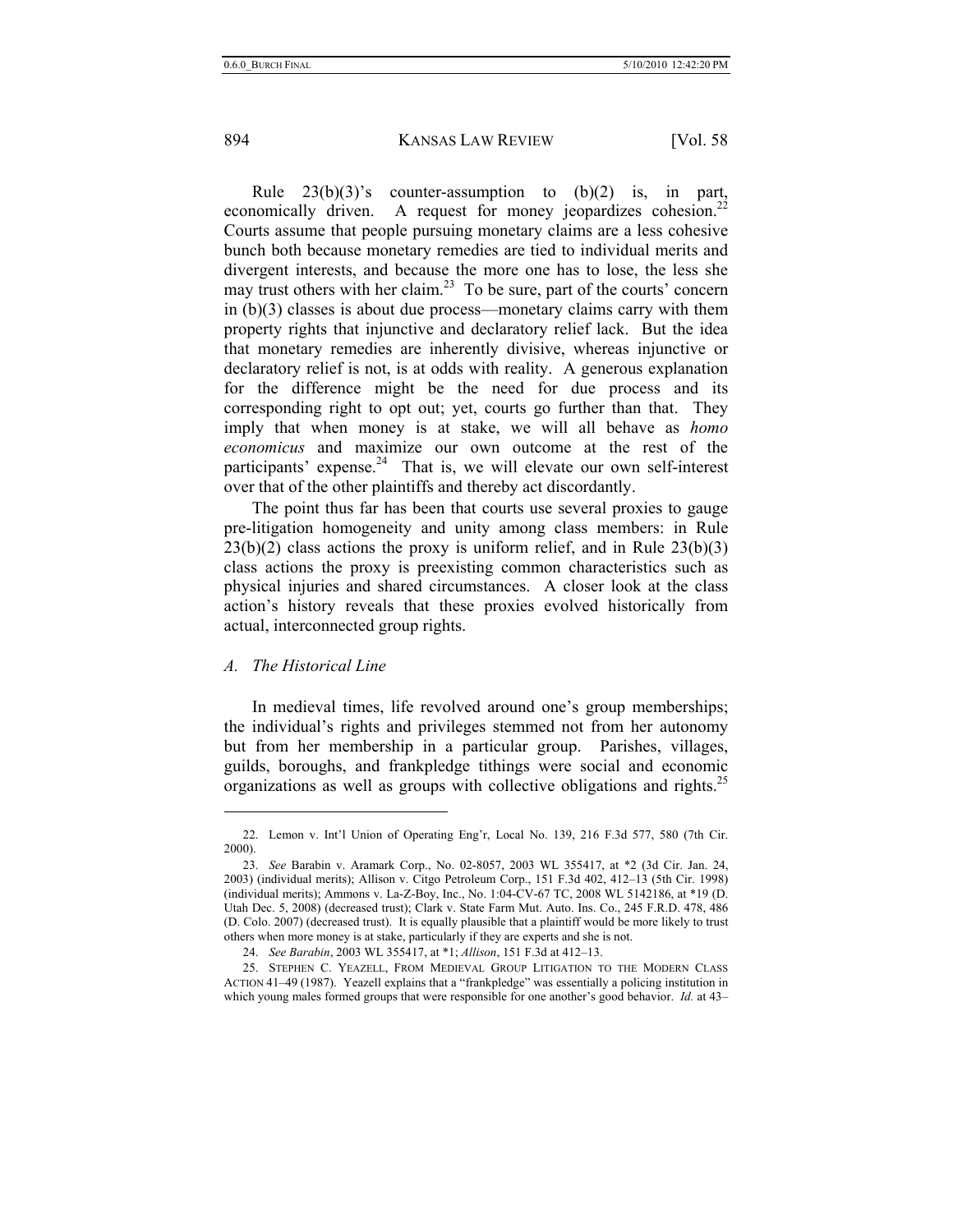Communal obligations and collective power were coterminous. These joint obligations ran so deep that collectors could enforce debts from one member by demanding payment from another, simply because of her membership in the same community.<sup>26</sup> Members of rural communities such as villages, frankpledge tithings, and parishes—did not choose to become group members in any meaningful, voluntary sense; rather, membership arose from geographic location.<sup>27</sup> Townsfolk, grouped in exclusive guilds and boroughs, on the other hand, voluntarily chose group membership by accepting responsibility and financial obligations.<sup>28</sup> Whether chosen or not, group membership and its collective rights and obligations was a way of life that largely went unquestioned.

After the medieval period, plagues, famine, and the Reformation led to more modern bureaucratization and consolidated power in boroughs with taxes and corporations.<sup>29</sup> Social groups were no longer coterminous with political ones. As group litigation became an anomaly rather than the norm, the nineteenth-century public felt the need to explain it in terms of consent and representation.<sup>30</sup> As Stephen Yeazell describes it, in the mid-1800s, the political thought of Frederic Calvert concerning interest representation and Edmund Burke's notions about virtual representation reinvigorated group litigation.<sup>31</sup>

It is here that we begin to see an interweaving of political theory and procedural thought. Grappling with the ideological tensions that persist today, Calvert explained group litigation as interest representation and assumed that one person could represent others with similar interests.<sup>32</sup> Dividing "interest" into two meanings, he thought the word could mean either an interest in the property or transaction, or an interest in the question the litigation presents.<sup>33</sup> Put differently, one might be interested in the object of the lawsuit or in the suit's subject matter. This latter interest paved the way for associations—such as homeowners'

 32. Robert G. Bone, *Personal and Impersonal Litigative Forms: Reconceiving the History of Adjudicative Representation*, 70 B.U. L. REV. 213, 224 (1990) (reviewing YEAZELL, *supra* note 25).

 33. FREDERIC CALVERT, A TREATISE UPON THE LAW RESPECTING PARTIES TO SUITS IN EQUITY 5–7 (London, Saunders and Benning 1837).

l 44.

<sup>26.</sup> *Id.* at 61–63.

<sup>27.</sup> *Id.* at 41–52.

<sup>28.</sup> *Id.* at 58–68.

<sup>29.</sup> *Id.* at 100–08, 123–25.

<sup>30.</sup> *Id.* at 178.

<sup>31.</sup> *Id.* at 198–210.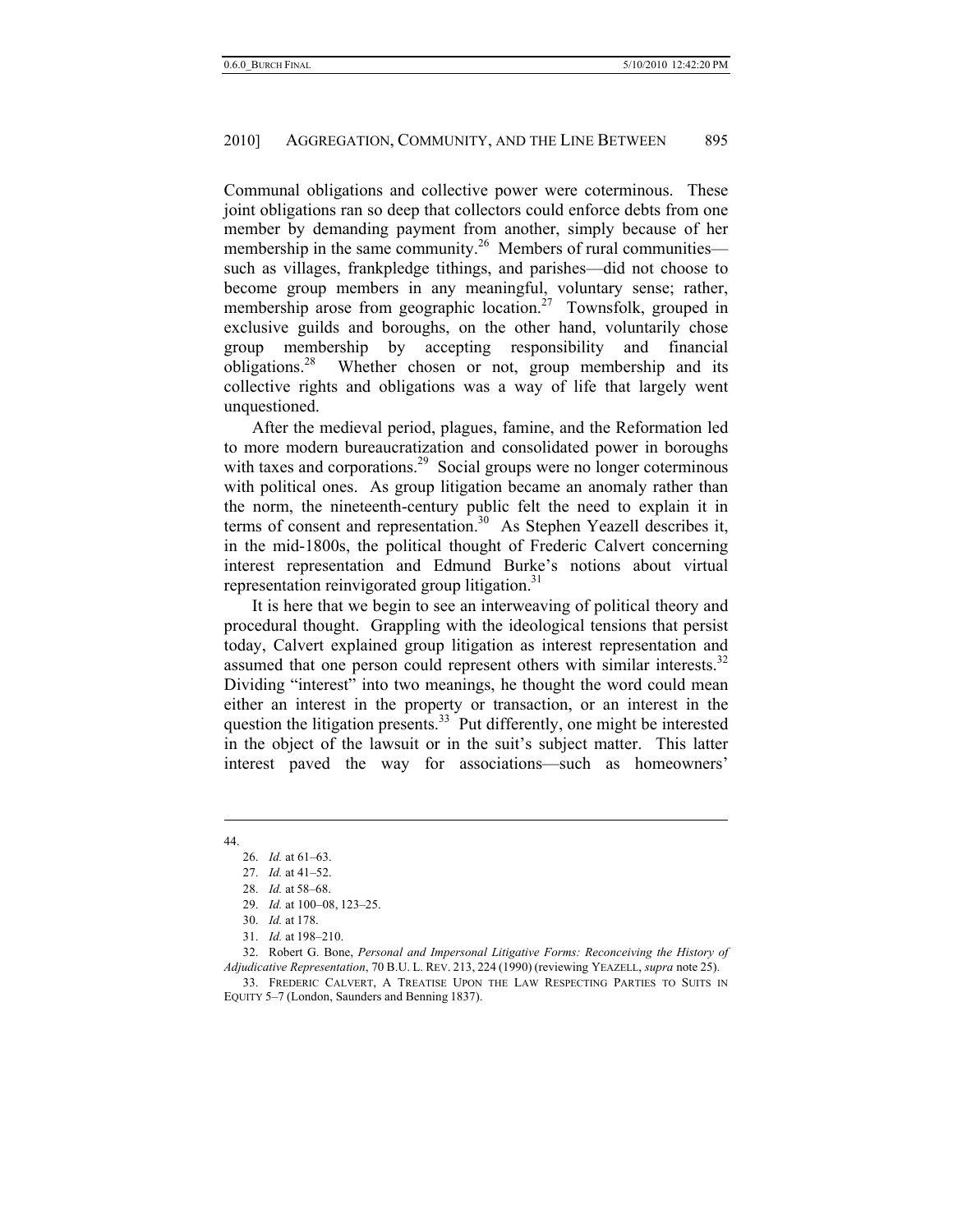associations, unions, and lodges—to sue on their members' behalf and purportedly protect their collective interest.<sup>34</sup>

Meanwhile, a few years earlier, Edmund Burke promoted a political version of interest representation and contended that there was no need for a geographic locale to have its own representative so long as another representative elsewhere shared that locale's interests.<sup>35</sup> From this came the idea of virtual representation where a nonparty is situated such that "one of the parties to the suit is so closely aligned with his interests as to be his virtual representative."<sup>36</sup> In both political and procedural theory then, this notion further distanced representation from consent and tied it instead to interests.

From this brief historical summary, three key points emerge. First, our current line-drawing regime, which uses proxies for determining whether group homogeneity existed before the litigation, is rooted in (1) what used to be an actual community and  $(2)$  interest representation. Thus, in one sense, these proxies have become convenient fictions for assuming group cohesion, much like the renewed judgment as a matter of law is a convenient turn of phrase to circumvent the Seventh Amendment's reexamination clause.<sup>37</sup> The historical predicates to these proxies turned on a mix of consent—through voluntarily joining social organizations in medieval times or, according to Calvert, joining a lawsuit affecting one's interests—and purely similar interests. Second, it becomes apparent that our now near-divorced conceptions of law and sociality used to be quite closely linked. Rather than thinking about procedural law or social norms, both are integral to a holistic understanding of either. Our inherent sociality and ideology matter immensely to our understanding of group cohesion, group representation, and procedural aggregation. Third, scratching beneath the surface of the modern-day presumptions of class cohesion commonly reveals heterogeneity, not homogeneity. Accordingly, in a society founded on individual rights, we continue to struggle with notions of consent and interest representation to justify binding collective interests.

1

 <sup>34.</sup> Samuel Issacharoff, *Governance and Legitimacy in the Law of Class Actions*, 1999 SUP. CT. REV. 337, 364 (1999).

 <sup>35.</sup> YEAZELL, *supra* note 25, at 205–06.

 <sup>36.</sup> Aerojet-General Corp. v. Askew, 511 F.2d 710, 719 (5th Cir. 1975). *Taylor v. Sturgell*  contains the Supreme Court's most recent word on virtual representation. 128 S. Ct. 2161, 2178 (2008) (disapproving a theory of preclusion by virtual representation). Intervention in Rule 24 relies on much the same concept.

<sup>37.</sup> *See* FED. R. CIV. P. 50(b) (allowing renewed motion for judgment as a matter of law).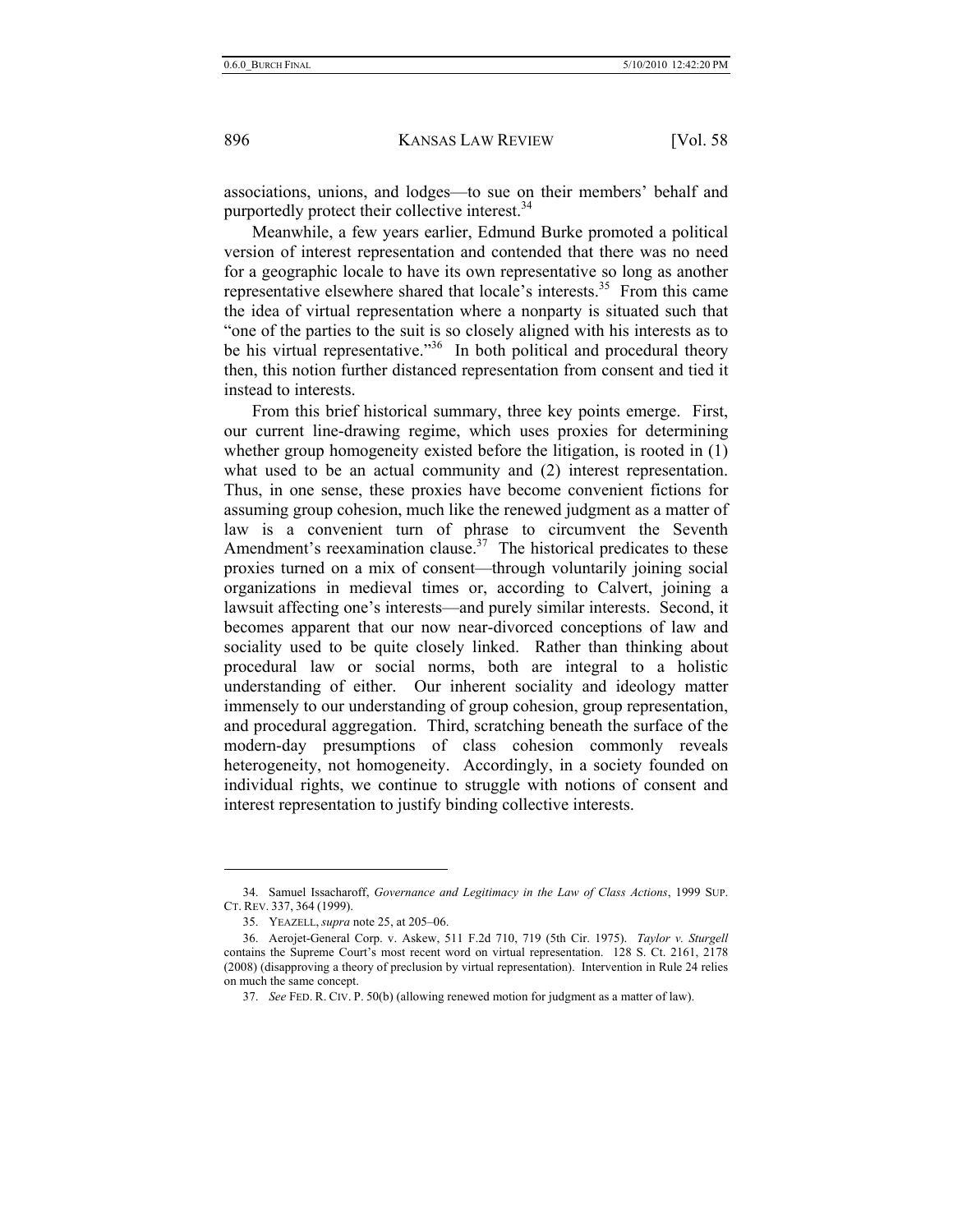### *B. Democratic Drawbacks of the Current Line*

In its modern form, the class action has been attacked from all sides for many reasons. Of particular interest here, however, is the criticism that current class action litigation is undemocratic. As Martin Redish contends, the class action reworks substantive laws and thereby circumvents the democratic process by undermining accountability and representation.38 He sees today's class action as essentially a shell game, a purportedly procedural device that does not actually compensate and operates instead as a tool for rogue bounty hunters who act without the legitimacy of substantive authorization.<sup>39</sup> Reading the class action's historical development, he contends:

On the one hand, while early English practice did authorize certain forms of purely collective adjudication, it appears that in none of those contexts were individuals forced to adjudicate substantive rights that, in their pristine pre-litigation form, were individually held. Rather, collective adjudication was permitted only when the individual's substantive rights were held as part of a pre-existing entity.<sup>40</sup>

Underlying this critique is the further argument that forcing collective adjudication of individually held rights subverts individual autonomy, a concept so important to modern American thought that it runs throughout both our judicial and political system. Here, Redish contends that "the modern class action also threatens core notions of liberal democracy on a micro level, by restricting the individual's autonomous ability to employ the judicial process as a means of protecting her substantive legal rights."41 In this manner, class actions undermine individual liberal values such as integrity, autonomy, and self-worth.

In sum, our current pre-litigation line-drawing scheme: (1) presupposes unity where none exists; (2) relies on proxies such as skin color, gender, common injuries, similar circumstances, and comparable state laws to determine whether individuals, who may be nothing more than procedurally aggregated, constitute a "group"; (3) employs representative notions based on the fiction these proxies create and thereby undermines individual autonomy and integrity; and (4) raises

l

 <sup>38.</sup> MARTIN H. REDISH, WHOLESALE JUSTICE 21–61 (2009); Martin H. Redish, *Class Actions and the Democratic Difficulty: Rethinking the Intersection of Private Litigation and Public Goals*, 2003 U. CHI. LEGAL F. 71, 81–82.

 <sup>39.</sup> Redish, *supra* note 38.

 <sup>40.</sup> REDISH, *supra* note 38, at 230.

<sup>41.</sup> *Id.* at 229.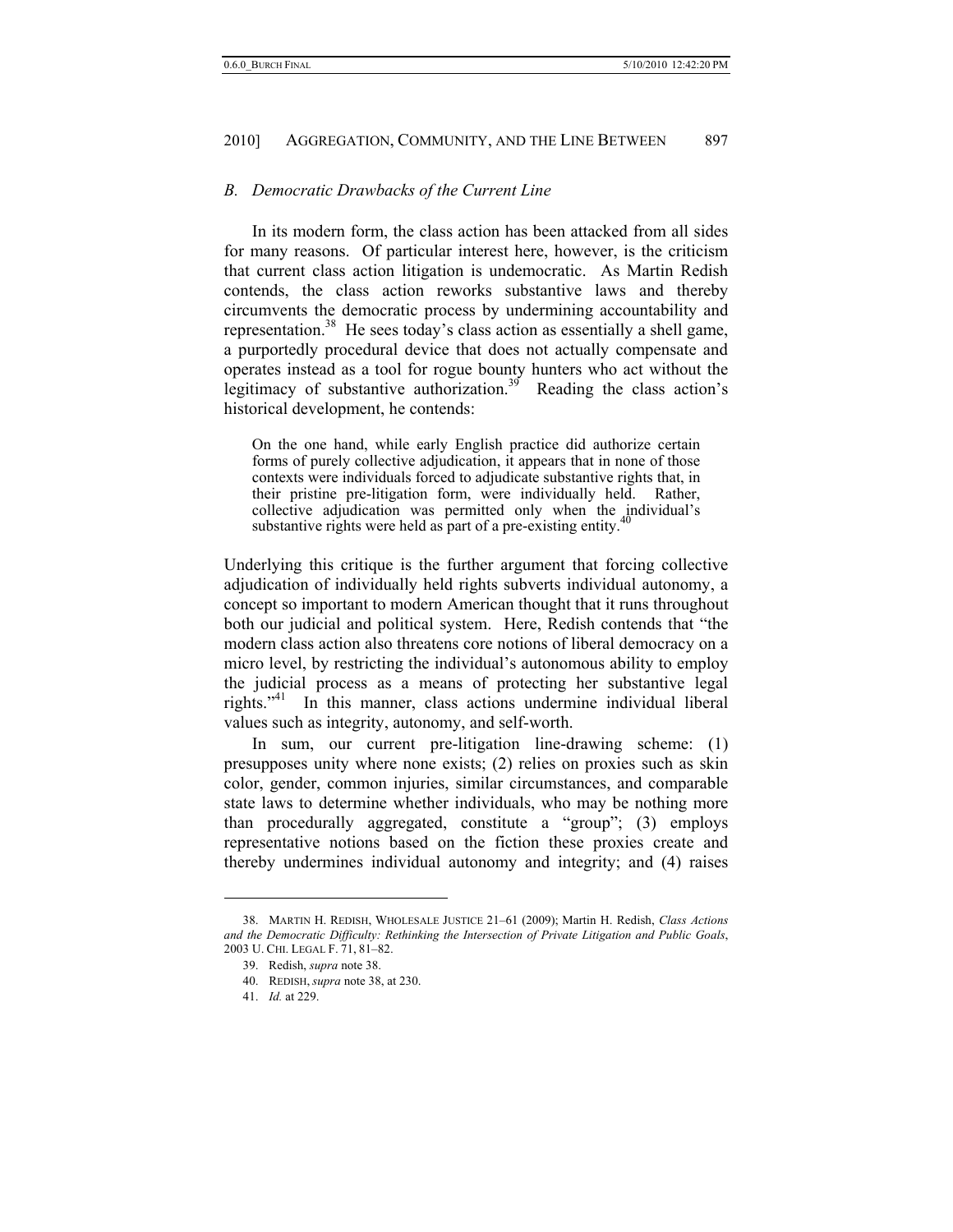l

898 KANSAS LAW REVIEW [Vol. 58]

democratic concerns about accountability and representation. On the positive side, this line provides a fixed point in time for assessing Rule 23's requirements and thereby avoids the ambiguity of assessing cohesion for a moving target. Rule 23(b)(2)'s presumption of cohesion is pragmatic, if not realistic. Without the presumption, divergent interests could ruin the efficiency and momentum gained by collectivity as well as make uniform relief difficult to fashion. Proxies such as skin color, gender, and common circumstances are easier for both lawyers and judges to assess on the fly; they need not dig too deeply to determine cohesion. Finally, because class actions by definition involve absent class members, the current line avoids the stickiness of attempting to involve thousands of potentially disinterested people in the litigation and thereby undermining the class's efficiency gains.

This pre-litigation line also means that courts certify fewer putative (b)(3) class actions, particularly products-liability or personal-injury claims. The combination of *Amchem*, *Ortiz*, the Class Action Fairness Act, and the trend toward requiring plaintiffs to establish Rule 23's certification criteria by a preponderance of the evidence has substantially decreased the likelihood that a judge will certify a mass-tort class action.<sup>42</sup> Yet, this does not mean that these actions will not proceed en masse. One need look only to the recent Zyprexa or Vioxx litigation for evidence of thousands of parties litigating nominally related claims in the same forum.<sup>43</sup> But, because these claims are not certified as class actions, they proceed in a procedural no man's land—somewhere in between individual litigation and class action litigation, but without the protections of either.<sup>44</sup>

 <sup>42.</sup> Class Action Fairness Act of 2005, Pub. L. No. 109-2, 119 Stat. 4 (2005) (codified in scattered sections of 28 U.S.C.); Ortiz v. Fibreboard Corp., 527 U.S. 815 (1999); Amchem Prods., Inc. v. Windsor, 521 U.S. 591 (1997). The following cases illustrate the preponderance of the evidence standard as well as a corresponding willingness to look into the merits of the case at class certification. *See In re* Hydrogen Peroxide Antitrust Litig., 552 F.3d 305, 311–12 (3d Cir. 2008) ("[T]he task for plaintiffs at class certification is to demonstrate that the element of antitrust impact is capable of proof at trial . . . ."); Oscar Private Equity Invs. v. Allegiance Telecom, Inc., 487 F.3d 261, 268 (5th Cir. 2007) ("Rule 23's requirements must be given their full weight *independent* of the merits."); *In re* IPO Sec. Litig., 471 F.3d 24, 40 (2d Cir. 2006) ("This standard of review implies that a district judge has some leeway as to Rule 23 requirements . . . ."); Szabo v. Bridgeport Machs., Inc., 249 F.3d 672, 676 (7th Cir. 2001) ("[I]f some of the considerations under Rule  $23(b)(3)$ ... overlap the merits . . . then the judge must make a preliminary inquiry into the merits.").

<sup>43.</sup> *In re* Vioxx Prod. Liab. Litig., 574 F. Supp. 2d 606, 611–12 (E.D. La. 2008); *In re* Zyprexa Prod. Liab. Litig., 433 F. Supp. 2d 268, 271 (E.D.N.Y. 2006); *see also* Howard M. Erichson, *Informal Aggregation: Procedural and Ethical Implications of Coordination Among Counsel in Related Lawsuits*, 50 DUKE L.J. 381, 386–401 (2000) (discussing plaintiffs' coordination).

 <sup>44.</sup> Elizabeth Chamblee Burch, Litigating Together: Social, Moral, and Legal Obligations 8 (Feb. 28, 2009) (unpublished manuscript, on file with author).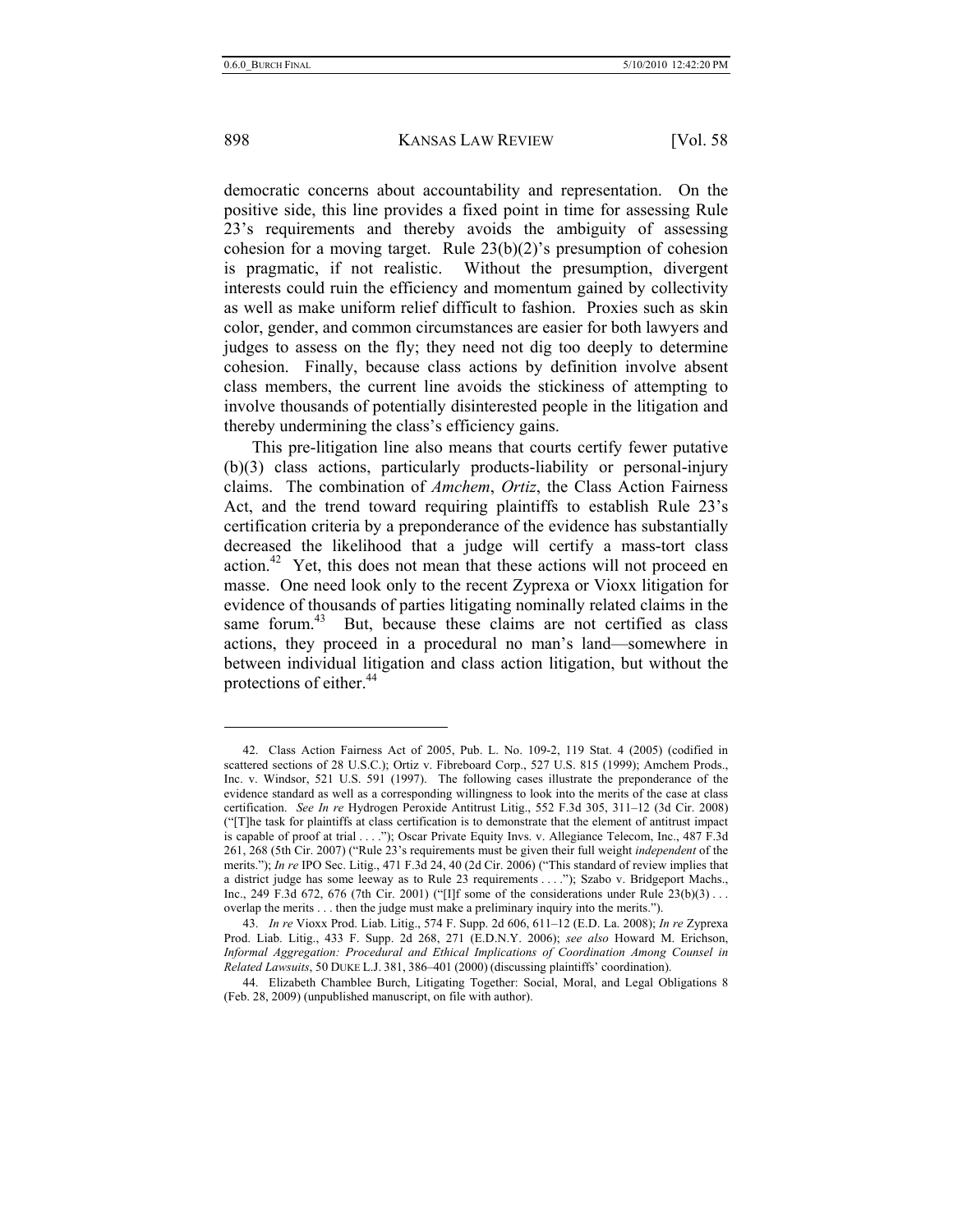As I have explored elsewhere, this no man's land fosters: (1) agency problems between the attorney and her clients (misallocation incentives, inadequate attorney-client communication, and an inability for clients to monitor their case); (2) group problems between nominally related plaintiffs (incentives to holdout in settlements requiring near unanimity, outliers who want no part of group membership, and subgroup competition); and (3) competition problems between plaintiffs' attorneys.45 Accordingly, the remainder of this Article focuses on nonclass aggregation and imagines that drawing another line might overcome some of the concerns with the current class action scheme. Just as courts have allowed cohesive groups to serve as lead plaintiffs in securities class actions, this new line is based on actual group cohesion, regardless of whether that cohesion predates or postdates the decision to sue. It would also enable present plaintiffs with similar litigation ends and injuries to consciously join forces and bind their interests. After all, the current line already joins litigants based on the fiction of cohesion. Imagine then the very real justification for binding individual claims when that cohesion is genuine and litigants actually form a group based on shared interests, desires, or ends.

#### III. POST AGGREGATION COMMUNITY

1

While the class action line, which requires some approximation of a preexisting group, has remained relatively stationary since its initial 1966 iteration, our notion of community is fluid. With economic independence and the autonomy that comes with it, our ideas about community and social networks have evolved. While most of us would balk at having to pay our neighbor's debts, as individuals did in medieval times, we are seeing a resurgence of community in both old and new outlets. First, the old: given the recent economic downturn, at least anecdotally, people are relying on one another again and, as the catchphrase goes, "building stronger communities." There has been a rise in local food co-ops, community gardens, ride shares, buy-local movements, and microcredit projects.<sup>46</sup> Second, the new: the Internet

<sup>45.</sup> *See* Elizabeth Chamblee Burch, *Litigating Groups*, 61 ALA. L. REV. 1, 9–16 (2009); *see also*  Howard M. Erichson, *Beyond the Class Action: Lawyer Loyalty and Client Autonomy in Non-Class Collective Representation*, 2003 U. CHI. LEGAL F. 519.

<sup>46.</sup> *See generally* Timothy C. Barmann, *As Fuel Costs Rise, More People Opt to Share a Ride*, PROVIDENCE J., July 30, 2008, *available at* NEWS BANK, Record No. 20080730-PJ-RIDE-SHARING-20080730; John Harrington, *Project Aims to Place a Garden Plot Within Walking Distance of Every Home*, INDEP. REC. (Helena, Mont.), Oct. 11, 2009, *available at* http:// www.helenair.com/lifestyles/article\_44a0fdbc-b61a-11de-885a-001cc4c03286.html; Zlati Meyer,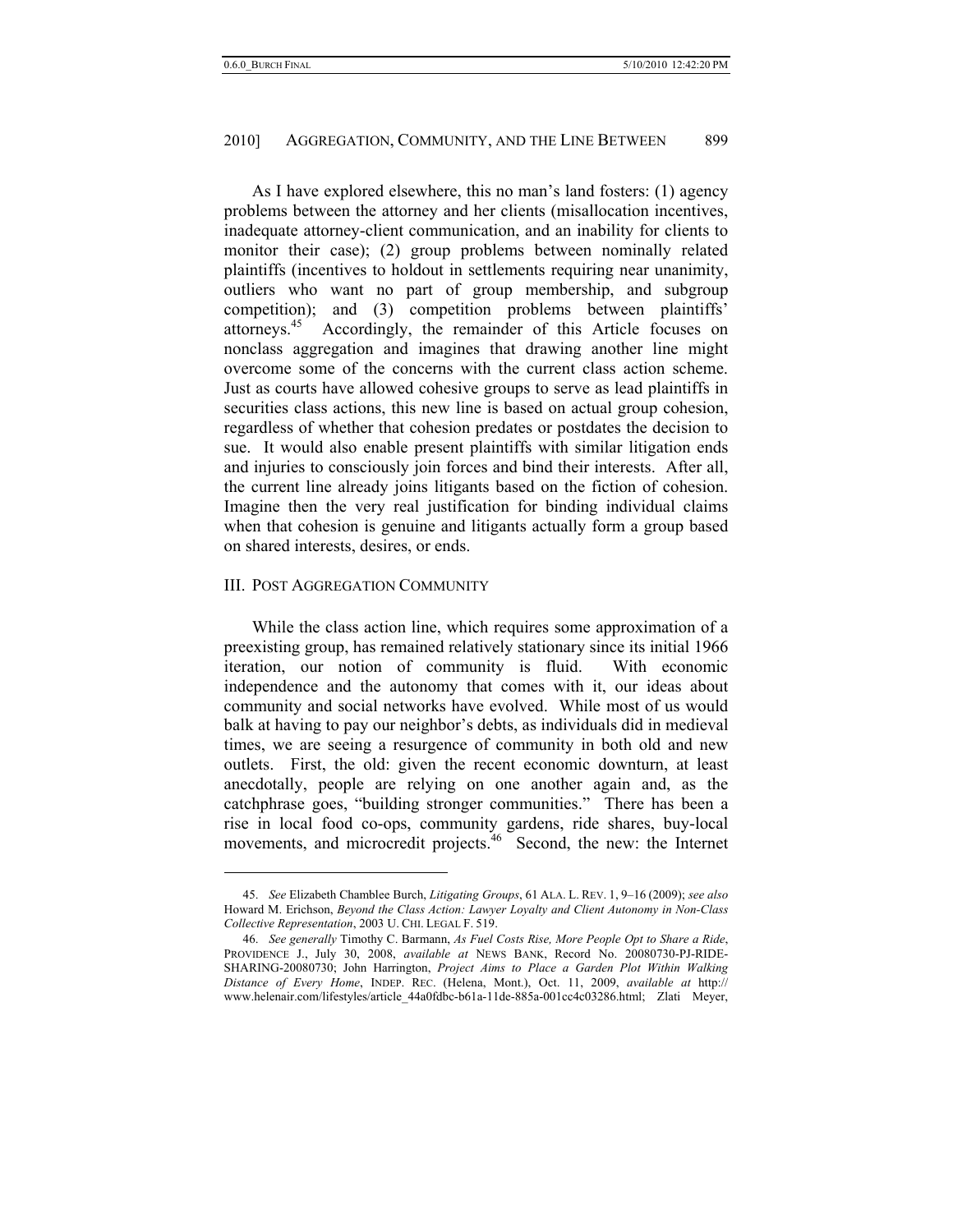1

900 KANSAS LAW REVIEW [Vol. 58]

has ushered in a community that is both virtual and social. We use text messages, blogs, instant messaging, and e-mail to communicate with one another. Social networking sites like Facebook, Twitter, MySpace, and LinkedIn allow us to stay in touch with people from our former high school, college, and workplace communities. In this sense, social sites reflect our offline, personal interaction.<sup>47</sup> Sometimes these sites lead people to deepen their friendships by turning acquaintances into real friends. They also allow us to make new friends and join virtual communities, groups, and message boards based on our common interests. Put differently, we can expand our communality by sharing information and joining collective efforts.<sup>48</sup>

Take, for example, the Navy's website for "moms," which includes multiple discussion threads, groups such as "Moms of Officers" and "Moms of Navy Musicians," meeting kits for gathering with other Navy moms in one's hometown, and links to blog posts, photos, and videos.<sup>49</sup> Its purpose is to give "members a place to discuss issues with others who share common concerns" and "provide an environment of understanding, comfort and belonging to all involved."<sup>50</sup> Similar websites exist for Army wives, Marine Corps wives, and even military children.<sup>51</sup> Likewise, during the recent economic crisis, homeowners have formed online groups and foundations to help individuals dealing with foreclosure and refinancing.52 Some of these communities even develop from shared tragedies and the group litigation that ensues. There are, for instance, websites dedicated to the September 11, 2001 tragedy where people can post their stories and view pictures, videos, and documents;<sup>53</sup>

*Rising Gas Prices Fuel Rise in Office Carpooling: Workers Say They Save Big, Enjoy Company*, DET. FREE PRESS, May 14, 2007, at A3; Manoj Pant, Op-Ed., *Financial Inclusion and Microcredit*, ECON. TIMES (India), July 11, 2008, *available at* http://economictimes.indiatimes.com/opinion /columnists/manoj-pant/Financial-inclusion-and-microcredit/articleshow/3220182.cms; Allie Shah, *Stillwater Food Co-Op Has Built Community of Shoppers*, STAR TRIB. (Minneapolis, Minn.), Mar. 4, 2008, *available at* http://www.startribune.com/local/east/16146732.html.

<sup>47.</sup> *See* NICHOLAS A. CHRISTAKIS & JAMES H. FOWLER, CONNECTED 270–71 (2009) ("[A]t their core, social-network sites primarily reflect offline interactions.").

<sup>48.</sup> *See id.* at 275 (noting that communality has been modified by the Internet).

 <sup>49.</sup> Navy for Moms, http://www.navyformoms.com (last visited Jan. 21, 2010).

 <sup>50.</sup> Navy for Moms, About Us, http://www.navyformoms.com/page/about-us (last visited Jan. 21, 2010).

 <sup>51.</sup> Army Wives, http://www.armywives.com (last visited Jan. 21, 2010); Marine Corps Wives, http://www.marinewives.com (last visited Jan. 21, 2010); Military Kidz, http://www.military kidz.com (last visited Jan. 21, 2010).

<sup>52.</sup> *See, e.g.*, Avoid Foreclosure, http://groups.yahoo.com/group/Avoid-Foreclosure/ (comprising a group of 854 members dedicated to helping "people get back on their feet" and preventing people from going into foreclosure) (last visited Jan. 21, 2010).

 <sup>53.</sup> The September 11 Digital Archive, http://911digitalarchive.org (last visited Jan. 21, 2010).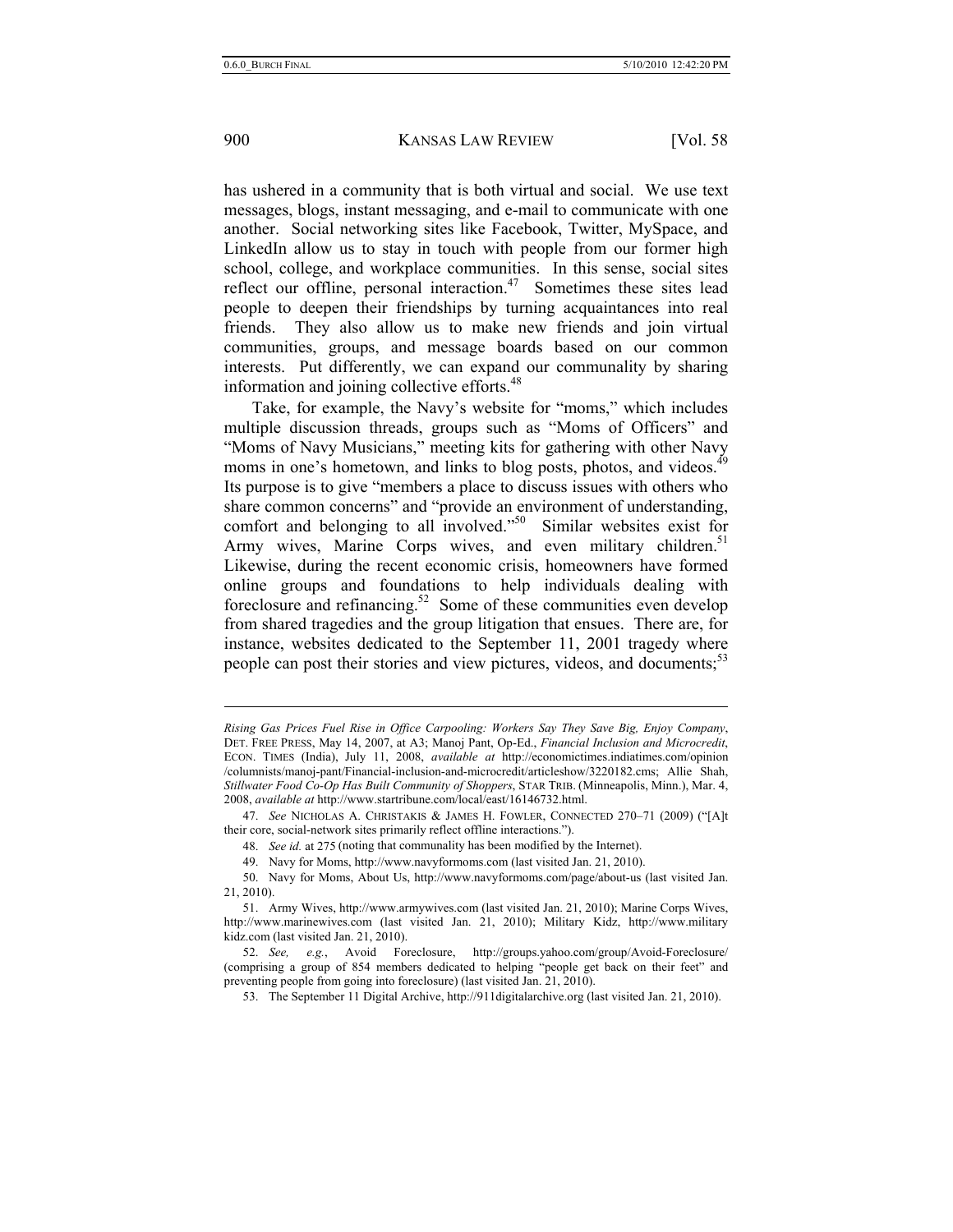l

#### 2010] AGGREGATION, COMMUNITY, AND THE LINE BETWEEN 901

sites for survivors of Hurricanes Katrina and Rita;<sup>54</sup> and groups for "People against Paxil" and Vioxx Plaintiff Education Groups.<sup>55</sup> Plaintiffs' attorneys form groups and consortia of their own, such as the "Katrina Litigation Group."<sup>56</sup> In sum, commonalities ranging from having a child in the Navy to mass disasters to tragic drug side effects bring people together globally.

These new communication media take us from local communities to worldwide communities that form from shared experiences, interests, desires, and commitments. They augment our ideas of community. Our fundamental notions about what constitutes a community have remained consistent, but both the media and the moral obligations have evolved. For instance, de Tocqueville's observation that associations shape American societies remains true, $57$  but new communication means and methods have made it possible to associate with people beyond our territorial communities.

While some definitions of "community" are static, rooted in territory, and include people living in the same area or interacting populations (towns, neighborhoods, or cities), others capture the relational community as "a group linked by a common policy" and "a body of persons . . . having a common history or common social, economic, and political interests."<sup>58</sup> These latter definitions clarify that community is not just about where we live, but about our relationships and affective ties with one another. Community in this sense grows out of social relationships with reciprocity and mutuality.<sup>59</sup> Thus, key features of the

 <sup>54.</sup> Hurricane Digital Memory Bank, http://hurricanearchive.org (last visited Jan. 21, 2010).

 <sup>55.</sup> People Against Paxil, http://www.facebook.com/group.php?gid=5445754283 (last visited Jan. 21, 2010); Paxil (and Other Antidepressants) Survivors, http://www.facebook.com /group.php?gid=2246304004 (last visited Jan. 21, 2010); Vioxx Plaintiff Education Group, http://groups.yahoo.com/group/MerckSettlement/ (last visited Jan. 21, 2010); *see also* Byron G. Stier, *Resolving the Class Action Crisis: Mass Tort Litigation as Network*, 2005 UTAH L. REV. 863, 919–21 (2005).

 <sup>56.</sup> For the opinion disqualifying the Katrina Litigation Group after Dickie Scruggs was arrested, see *McIntosh v. State Farm Fire and Cas. Co.*, No. 1:06CV1080 (S.D. Miss. Apr. 4, 2008) (Op. on Mot. to Disqualify), *available at* http://www.mssd.uscourts.gov/Insurance%20Opinions /ch06cv1080orderA0912.pdf.

 <sup>57.</sup> In an often-cited passage, Alexis de Tocqueville states, "Americans of all ages, all conditions, and all dispositions constantly form associations. They have not only commercial and manufacturing companies, in which all take part, but associations of a thousand other kinds . . . ." 2 ALEXIS DE TOCQUEVILLE, DEMOCRACY IN AMERICA 128 (Henry Reeve trans., Schocken Books 1961) (1835).

 <sup>58.</sup> Merriam-Webster Online Dictionary, Community, http://www.merriam-webster.com/ dictionary/community (last visited Jan. 21, 2010).

<sup>59.</sup> *See* THOMAS BENDER, COMMUNITY AND SOCIAL CHANGE IN AMERICA 122–28 (1978); Gregory S. Alexander, *Dilemmas of Group Autonomy: Residential Associations and Community*, 75 CORNELL L. REV. 1, 25 (1989).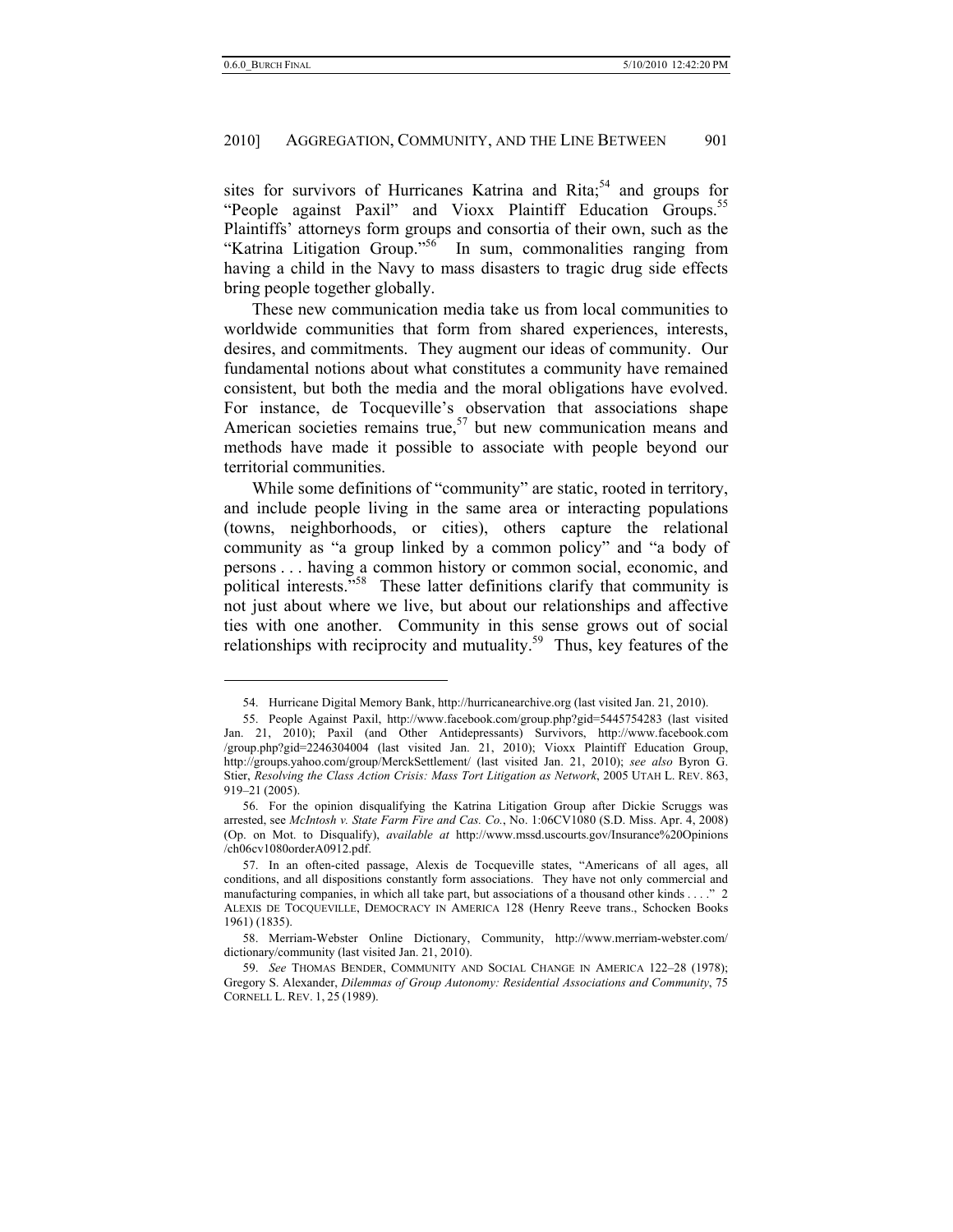definition used here include membership (belongingness with boundaries), influence, integrating and fulfilling needs, and shared emotional connections (history, experiences, and commonalities).<sup>60</sup>

When we compare these expansive definitions of community and the evolving media for forming communities with our stationary legal ideas about cohesion, our current line-drawing scheme appears outdated. Cohesion is static in that courts measure the proxies—requesting uniform relief and having common characteristics that predate the litigation—at a particular point in time. And plaintiffs with procedurally aggregated tort claims are unlikely to exhibit the fundamental attributes of a cohesive local community—social bonds, social activities, and community attachment.<sup>61</sup> But what if by using new media we could return to the core cohesion seen in small, rural medieval communities without the corresponding geographic restrictions? Put differently, what if we traced actual cohesion regardless of when or where it arose? This amended line-drawing scheme conceives of groups as individuals who exhibit actual affective ties with each other and avoids, as Thomas Bender puts it, the "cynical manipulation of symbols of community."<sup>62</sup> Bringing litigants together in nonclass aggregation through multidistrict transfers, claim consolidation, and party joinder can shape relationships, result in plaintiffs forming social bonds, and change the character of those associations into real communities.

Still, my intention is not to propose a radical restructuring of Rule 23 or to suggest that we re-envision the line for true class actions with absent class members. Instead, my concern is with a particular subset of would-be class litigation—mass-tort litigation—where plaintiffs care enough to bring individual suits. Those suits might be aggregated by the claimants, their attorneys, or administratively through multidistrict transfer and consolidation before a single judge.<sup>63</sup> Although these plaintiffs have retained their own attorney and are present as compared with absent class members, the sheer number of other plaintiffs makes it difficult for attorneys to communicate regularly with their clients and means that clients tend to be poor monitors. Therefore, it is in nonclass aggregation that I am suggesting a change. $64$ 

l

 <sup>60.</sup> David W. McMillan & David M. Chavis, *Sense of Community: A Definition and Theory*, 14 J. COMM. PSYCHOL. 6, 9 (1986).

<sup>61.</sup> *See generally* John Kasarda & Morris Janowitz, *Community Attachment in Mass Society*, 39 AM. SOC. REV. 328 (1974) (describing how associational networks affect communities).

 <sup>62.</sup> BENDER, *supra* note 59, at 144.

 <sup>63.</sup> A.L.I., PRINCIPLES OF THE LAW OF AGGREGATE LITIGATION § 1.02 (Proposed Final Draft 2009).

 <sup>64.</sup> This proposed change should not function retroactively to certify an overarching class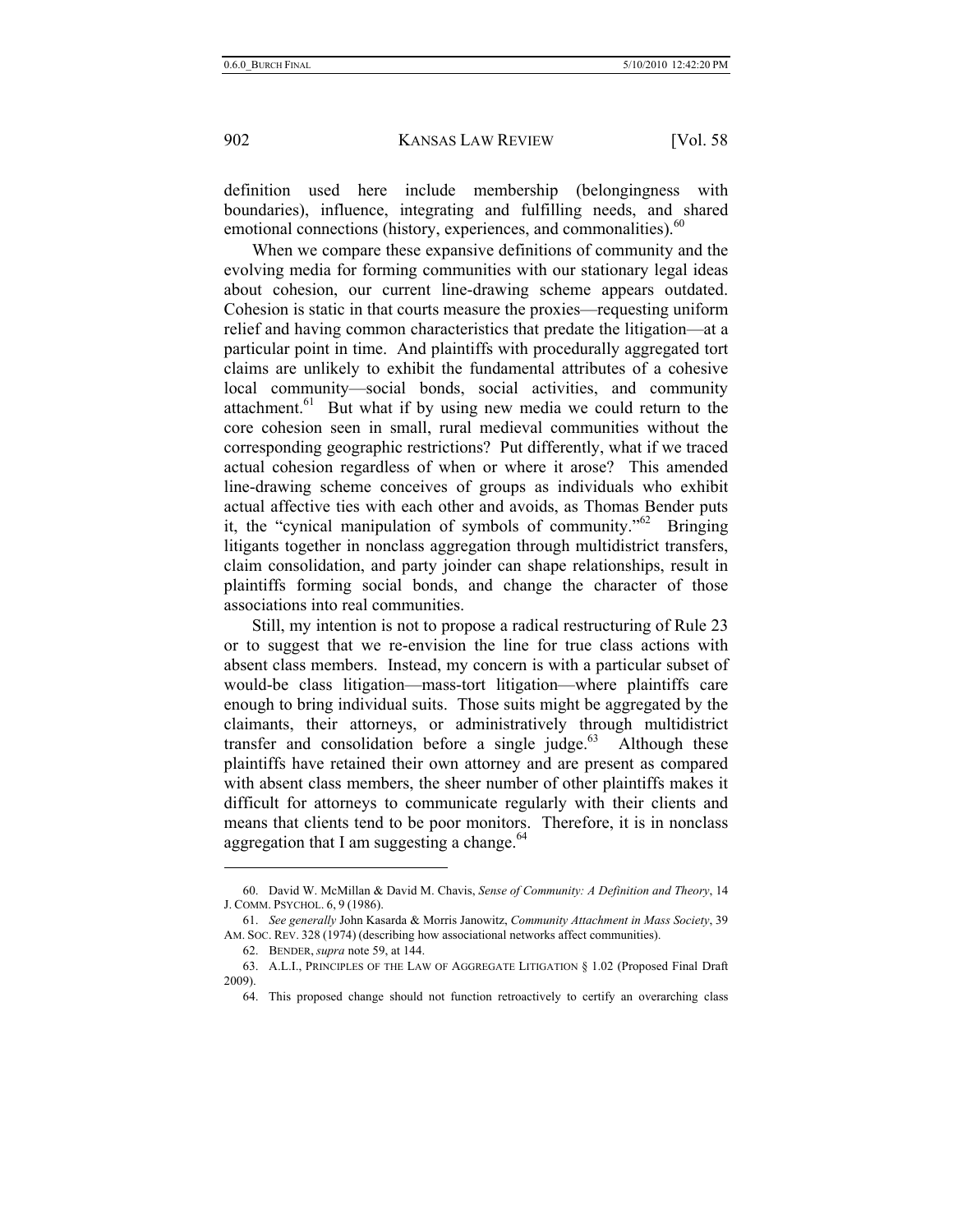If the current class action scheme justifies binding interests because they are "similar" (interest representation), then the change that I am suggesting is different in kind. It is based on neither a pure fiction of similar interests nor on pure consent, but is a blend of the two, with heavy weight on both. The basic idea is this: once aggregation procedural or purposeful—brings people together, giving them the opportunity to interact with one another and discuss their commonalities may lead them to form actual, cohesive groups. Plus, new communication media make it possible for plaintiffs to interact regularly.

Given that "presumed cohesion" justifies binding absent litigants to a class action judgment, if group cohesion in nonclass aggregation is real then there is ample historical and theoretical justification for allowing plaintiffs to limit their ability to pursue their own claims. When litigants form groups and morally obligate themselves to other group members through voluntary promises and assurances, it makes sense to reinforce those obligations legally (or socially) and bind plaintiffs' collective interests regardless of whether their cohesion predated or postdated the decision to sue.<sup>65</sup> Because I have elaborated on both this theoretical framework for litigating together and methods for implementing the framework elsewhere, I won't rehash either here.<sup>66</sup> Instead, first, by reconsidering interest representation and consent in the context of political theory, I suggest that redrawing the line around actual groups avoids Redish's argument that group litigation is antidemocratic. Second, continuing to explore the alternative line-drawing scheme in political terms, the final section draws from pluralism and communitarianism to sketch a political framework for promoting group governance. Drawing this new line requires us to afford group autonomy to plaintiffs by allowing them—with the help of a special officer—to self-govern.<sup>67</sup>

 $\overline{a}$ 

where none would exist otherwise.

 <sup>65.</sup> Burch, *supra* note 45, at 41–47.

 <sup>66.</sup> Burch, *supra* note 44; Burch, *supra* note 45.

 <sup>67.</sup> I embrace a weaker form of "group autonomy" because the special officer serves an advisory function. The Stanford Encyclopedia of Philosophy explains the notion of group autonomy as follows:

When people living in some region of the world declare that their group has the right to live autonomously, they are saying that they ought to be allowed to govern themselves. In making this claim, they are, in essence, rejecting the political and legal authority of those not in their group. They are insisting that whatever power these outsiders may have over them, this power is illegitimate; they, and they alone, have the authority to determine and enforce the rules and policies that govern their lives.

Stanford Encyclopedia of Philosophy, Personal Autonomy, http://plato.stanford.edu/entries/personalautonomy/ (last visited Jan. 21, 2010).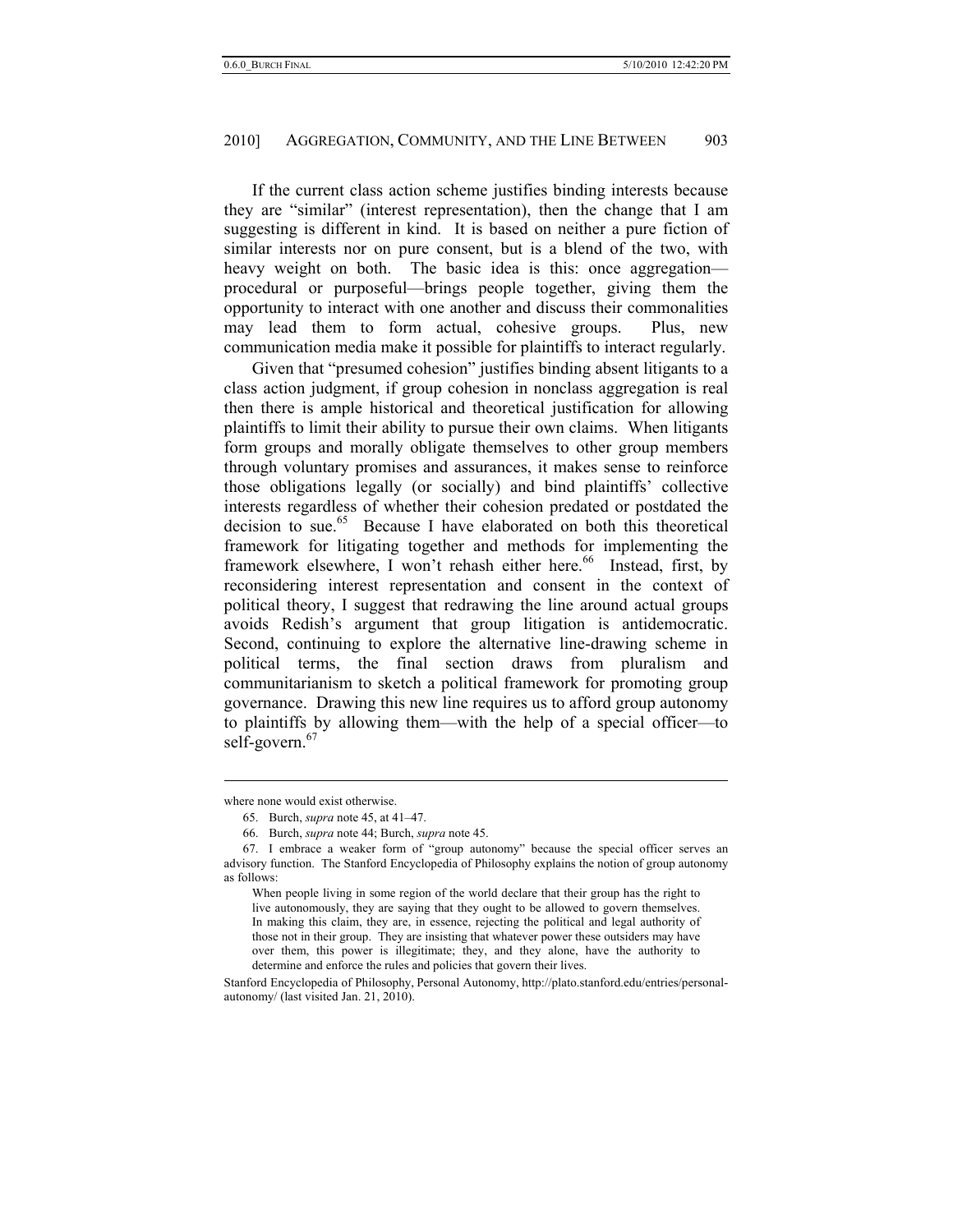$\overline{a}$ 

## 904 KANSAS LAW REVIEW [Vol. 58]

## IV. AGGREGATING AS A DEMOCRATIC ENTERPRISE

Thus far, I have contended that group cohesion, regardless of whether it arises before or after the decision to sue, justifies binding collective interests. Of course, this must be clarified a bit. In litigation, this holds true only if—after proper sorting with the help of a third-party neutral (the "special officer")—plaintiffs share means and ends.<sup>68</sup> Because plaintiffs aggregated procedurally under Rule 20 or transferred through the multidistrict litigation statute may share only a common question of law or fact, their hopes, desires, and intentions toward the litigation may vary wildly. $69$  But in the course of talking things over with one another, plaintiffs might realize that their means and ends mesh. They may begin to think of themselves as being in community with each other. Smaller communities may exist within the larger body of litigation, making the issue of governance between groups similar to that between subgroups and the polity. With this similarity comes all of the attendant problems of intergroup relationships, defining membership, and group autonomy.

To explain how drawing a line around actual groups overcomes the democratic critique in a way that class actions may not, consider again the notions of consent and interest representation. When plaintiffs meet one another, form groups, discuss their litigation ends, and further specify those ends through deliberation, they have an opportunity to participate and be heard in the process. Group deliberation thus serves as a proxy for direct participation in the judicial process, which tends to become less meaningful and practical as the number of plaintiffs increase.<sup>70</sup> By both consenting—through making promises and assurances to one another to cooperate—and by participating in the decision-making process, individuals retain some autonomy and influence over collective decisions.<sup>71</sup> Granted, because they are part of a collective and "in it together," they have less autonomy than they might in an individual lawsuit. But in exchange for pure autonomy, they gain

 <sup>68.</sup> This idea and the use of a special officer is expanded greatly in Burch, *supra* note 44.

<sup>69.</sup> *See* 28 U.S.C. § 1407 (2006) (authorizing multidistrict litigation); FED. R. CIV. P. 20 (authorizing permissive joinder).

<sup>70.</sup> *See* Alexandra Lahav, *Fundamental Principles for Class Action Governance*, 37 IND. L. REV. 65, 79–82 (2003) (stating that "courts understand opt outs as a pure expression of claimant autonomy").

<sup>71.</sup> *See generally* Ronald Dworkin, *The Concept of Autonomy*, *in* THE INNER CITADEL: ESSAYS ON INDIVIDUAL AUTONOMY 54, 61 (John Christman ed., 1989) (stating that "[t]he full formula for autonomy . . . is authenticity plus procedural independence"); Lon L. Fuller, *The Forms and Limits of Adjudication*, 92 HARV. L. REV. 353, 364 (1978) (advocating increased participation in adjudication).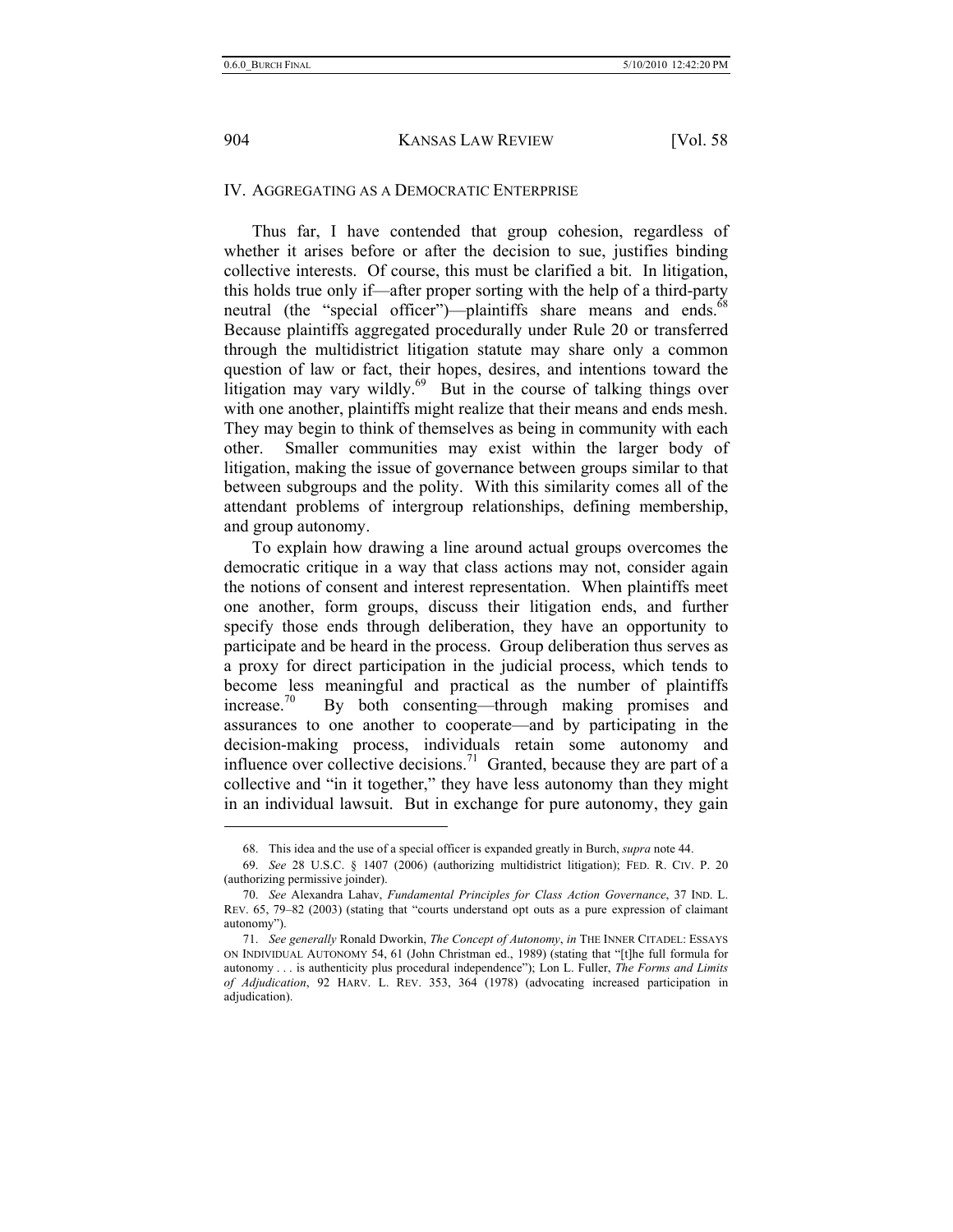greater bargaining power, sustain a credible threat against the defendant, reduce their transaction costs, and decrease the informational asymmetries that arise between disaggregated plaintiffs and a common defendant.<sup>72</sup> In short, by making promises and assurances to other plaintiffs and by forming a group, the plaintiff has determined that the benefits of litigating together outweigh the loss of individual decisionmaking autonomy.

It is here that I would like to introduce some threads of political theory for two relatively limited purposes. The first is to make the point that our theoretical options are not limited to either social-welfare maximization or individual autonomy. Instead, strands of communitarianism (or, as some in the field label it, republicanism<sup>73</sup>) can explain and harmonize the process in ways that welfare maximization and individual autonomy cannot. My hesitance is that, although those terms help avoid Redish's democratic critique and are convenient shorthand for some of the ideas I find important, they also introduce a flood of other implications that have little to do with the fairly narrow point that I am making here. Nevertheless, I find them useful to rely on with that caveat in place. Second, once we start to think about the plaintiffs in nonclass aggregation as being in a community of sorts, then we can also use democratic thought to explore how much leeway the judicial system should afford them to self-govern.

## *A. Rethinking the Democratic Difficulty with a Community of Plaintiffs*

Thinking about group litigation in political terms raises similar arguments to those raised in a much larger debate over the individual's role in the democratic state. In political theory, the individual's place in the polity lies at the heart of the debate between liberals and communitarians, or as Charles Taylor urges, between atomists and holists.<sup>74</sup> Of interest here—without wading in too deeply—is how each school of thought perceives the individual's role in society.

Although both liberals and communitarians value self-determination, liberalism elevates individual autonomy. According to John Rawls and his "justice as fairness" argument, individual autonomy allows people to

1

 <sup>72.</sup> Burch, *supra* note 44, at 48–49.

<sup>73.</sup> *See, e.g.*, Michael J. Sandel, *Liberalism and Republicanism: Friends or Foes? A Reply to Richard Dagger*, 61 REV. POL. 209, 209 (1999) (stating that Sandel uses the name "republicanism").

 <sup>74.</sup> Charles Taylor, *Cross-Purposes: The Liberal-Communitarian Debate*, *in* DEBATES IN CONTEMPORARY POLITICAL PHILOSOPHY 195, 195 (Derek Matravers & Jonathan E. Pike eds., 2003).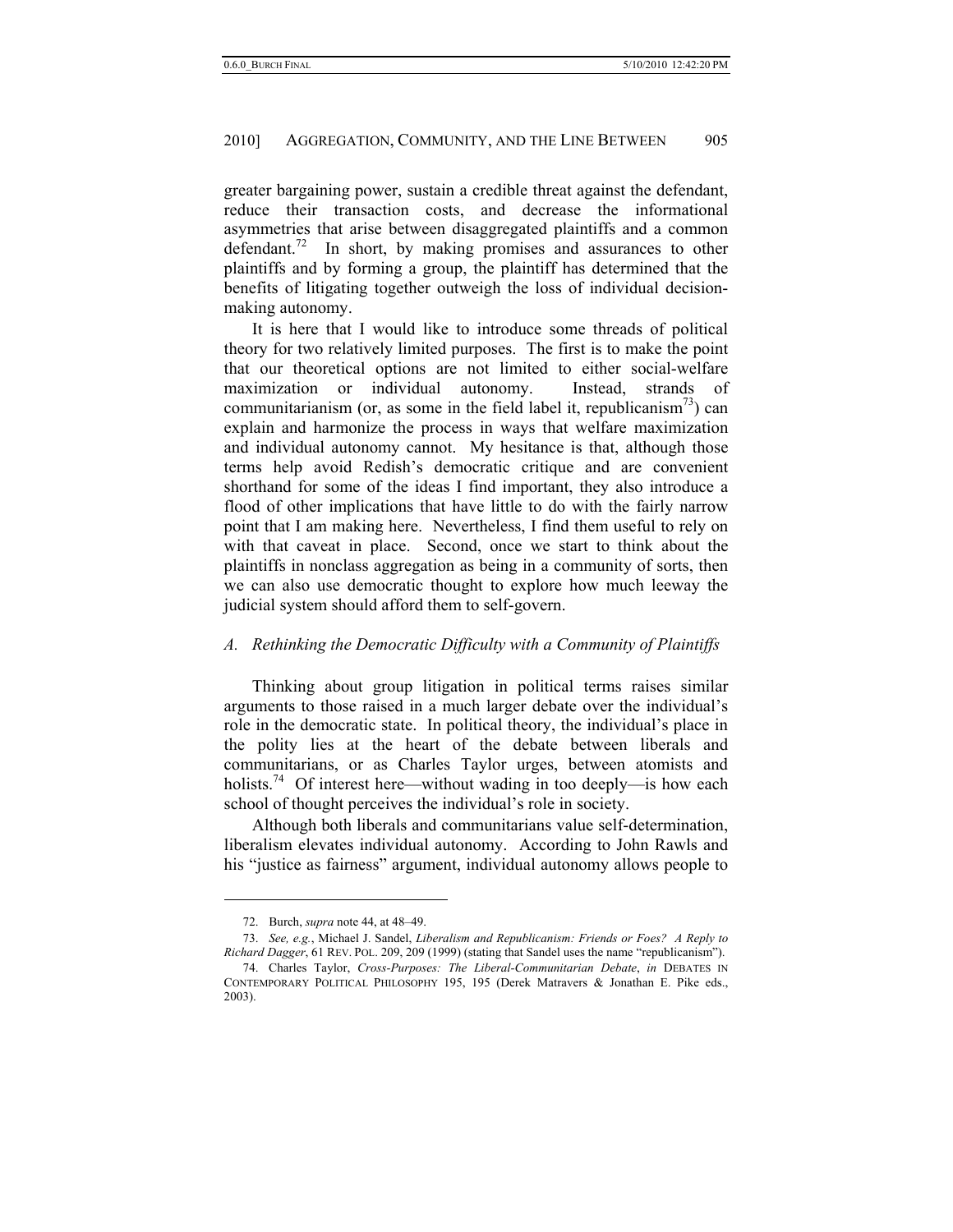act "from principles that they would acknowledge under conditions that best express their nature as free and equal rational beings."75 Democratic communitarianism, on the other hand, sees history, social norms, and the process of living in society as crucial elements of individual development. Communitarianism thus does not reduce all moral claims to what an individual would consent to or choose; rather, it contends that individuals can incur responsibilities to one another simply by virtue of being fellow citizens.<sup>76</sup>

Michael Walzer explains the liberal-communitarian debate in terms of less-voluntary forms of association; his words are worth quoting at length:

[P]eople are born into very important sorts of groups, born with identities, male or female, for example, working class, Catholic or Jewish, black, democrat, and so on. Many of their subsequent associations (like their subsequent careers) merely express these underlying identities, which, again, are not so much chosen as enacted. Liberalism is distinguished less by the freedom to form groups on the basis of these identities than the freedom to leave the groups and sometimes even the identities behind. Association is always at risk in a liberal society. The boundaries of the group are not policed; people come and go, or they just fade into the distance without ever quite acknowledging that they have left. That is why liberalism is plagued by free-rider problems—by people who continue to enjoy the benefits of membership and identity while no longer participating in the activities that produce those benefits.

Even though he writes in a political context, Walzer's observations about free riders and unchosen associations apply with equal force in the procedural aggregation context. No rational person chooses to be injured by a drug or product, but once it happens to her and to many others with aggregated claims, they are all in it together. Under the current centralplanning model, plaintiffs have few, if any, options to exit the

 $\overline{a}$ 

 <sup>75.</sup> JOHN RAWLS, A THEORY OF JUSTICE 515 (Harvard Univ. Press 1971). No universal definition of "autonomy" exists, but a detailed treatment of the subject is beyond this Article's scope.

<sup>76.</sup> *See* MICHAEL J. SANDEL, JUSTICE 223–25 (2009); CHARLES TAYLOR, *Atomism*, *in* 2 PHILOSOPHY AND THE HUMAN SCIENCES: PHILOSOPHICAL PAPERS 187, 204 (1985); Michael Walzer, *The Communitarian Critique of Liberalism*, 18 POL. THEORY 6, 15–16 (1990).

 <sup>77.</sup> Walzer, *supra* note 76 (citation omitted); *see also* SANDEL, *supra* note 76, at 220 ("If we understand ourselves as free and independent selves, unbound by moral ties we haven't chosen, we can't make sense of a range of moral and political obligations that we commonly recognize, even prize." Among such obligations, include those "of solidarity and loyalty, historic memory and religious faith—moral claims that arise from the communities and traditions that shape our identity."); CHARLES TAYLOR, SOURCES OF THE SELF 36 (1989).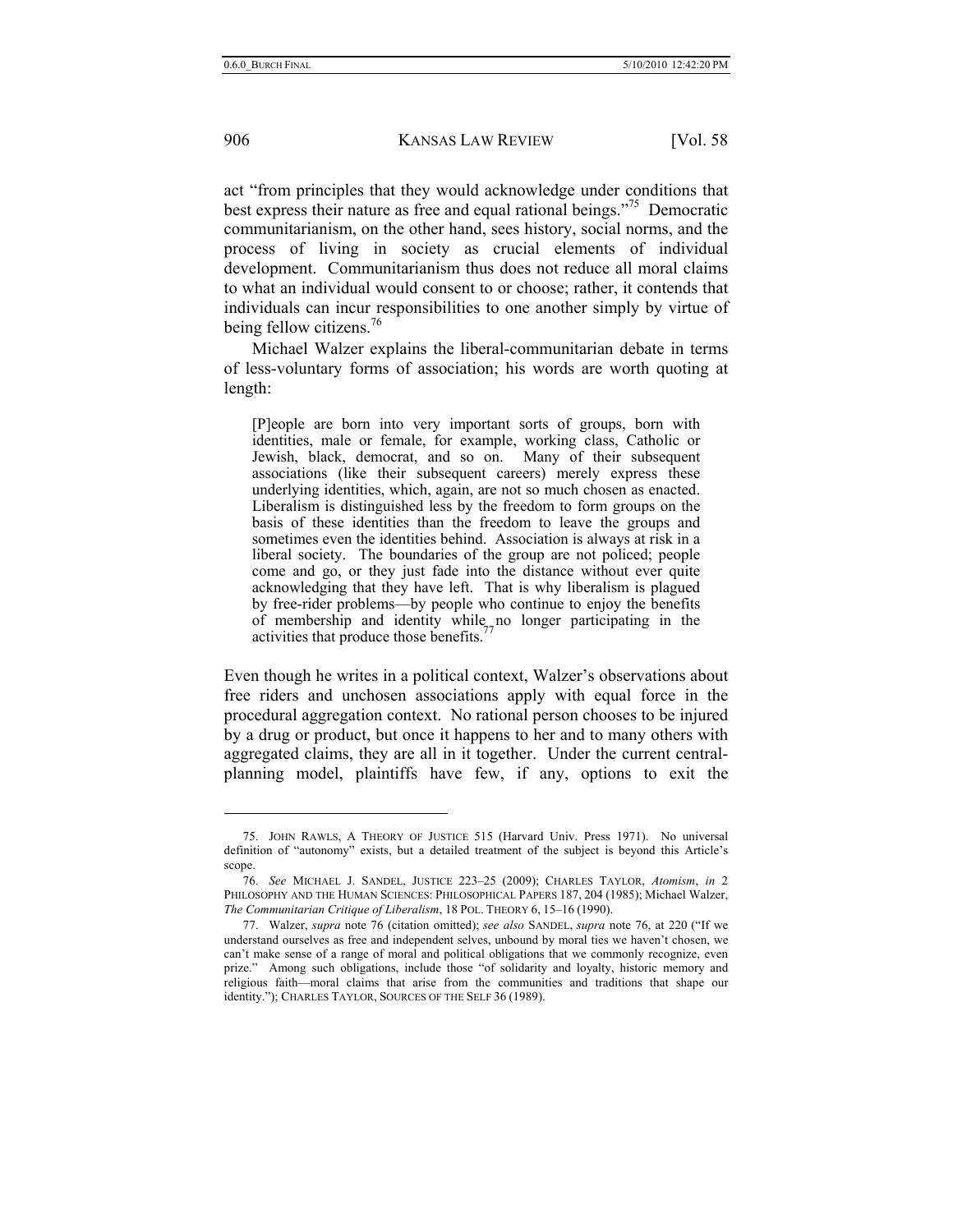aggregation, though they may remain disengaged from one another. In class action litigation, on the other hand, entrepreneurial plaintiffs' attorneys overcome collective-action problems by initiating litigation on others' behalf. Of course, it is the entrepreneurial effort of one on "behalf" of many that prompts Redish's democratic critique, that this effort undermines the individual decision to sue and to direct the course of that lawsuit.<sup>78</sup> But, at least technically, in nonclass aggregation no one person or small group of attorneys has nearly exclusive control over others' right to sue in tort. This means, however, that the temptation to free-ride is back, as is a new temptation to hold out by strategically withholding consent in hopes of a higher payout when a settlement demands nearly unanimous consent. Thus, the question has shifted to what role the plaintiffs should play in this nonclass aggregation system a system in which they tend to have little control because of the sheer numbers of nominally related plaintiffs, the difficulty of communicating with multiple clients, and the inherent agency problems that arise when one agent represents numerous principals with (sometimes) divergent interests.

Drawing a line around actual, cohesive groups changes the calculus in some interesting ways. First, in order to be in a group, the plaintiffs must have implicitly consented.<sup>79</sup> As I have explored in greater detail elsewhere, once plaintiffs begin communicating with one another about their intentions concerning the litigation, they may reach broad agreement about particular ends and make promises and assurances to one another to act in ways that further those joint ends. $80$  Those promises and assurances form the social glue holding the group together; they are moral obligations made voluntarily. Plus, because individuals have exercised their free will to associate with other litigants, this alternative line preserves the fundamental tenets of self-determination and consent in liberal theory.<sup>81</sup> One might claim that this attribute makes these groups contractarian. For instance, as Michael Sandel explains the liberal account of obligation: "Whether we must concern ourselves with the good of other people depends on whether, and with whom, we have agreed to do so."<sup>82</sup> But to claim an exclusively liberal and atomistic view ignores the complex psychological and social dynamics of groups,

 $\overline{a}$ 

 <sup>78.</sup> Redish, *supra* note 38.

 <sup>79.</sup> Burch, *supra* note 45, at 42–43.

<sup>80.</sup> *Id.* at 45–46.

<sup>81.</sup> *See* RAWLS, *supra* note 75, at 108–17 (explaining that obligations can arise through voluntary acts, such as promises and agreements, and natural duties).

 <sup>82.</sup> SANDEL, *supra* note 76, at 224.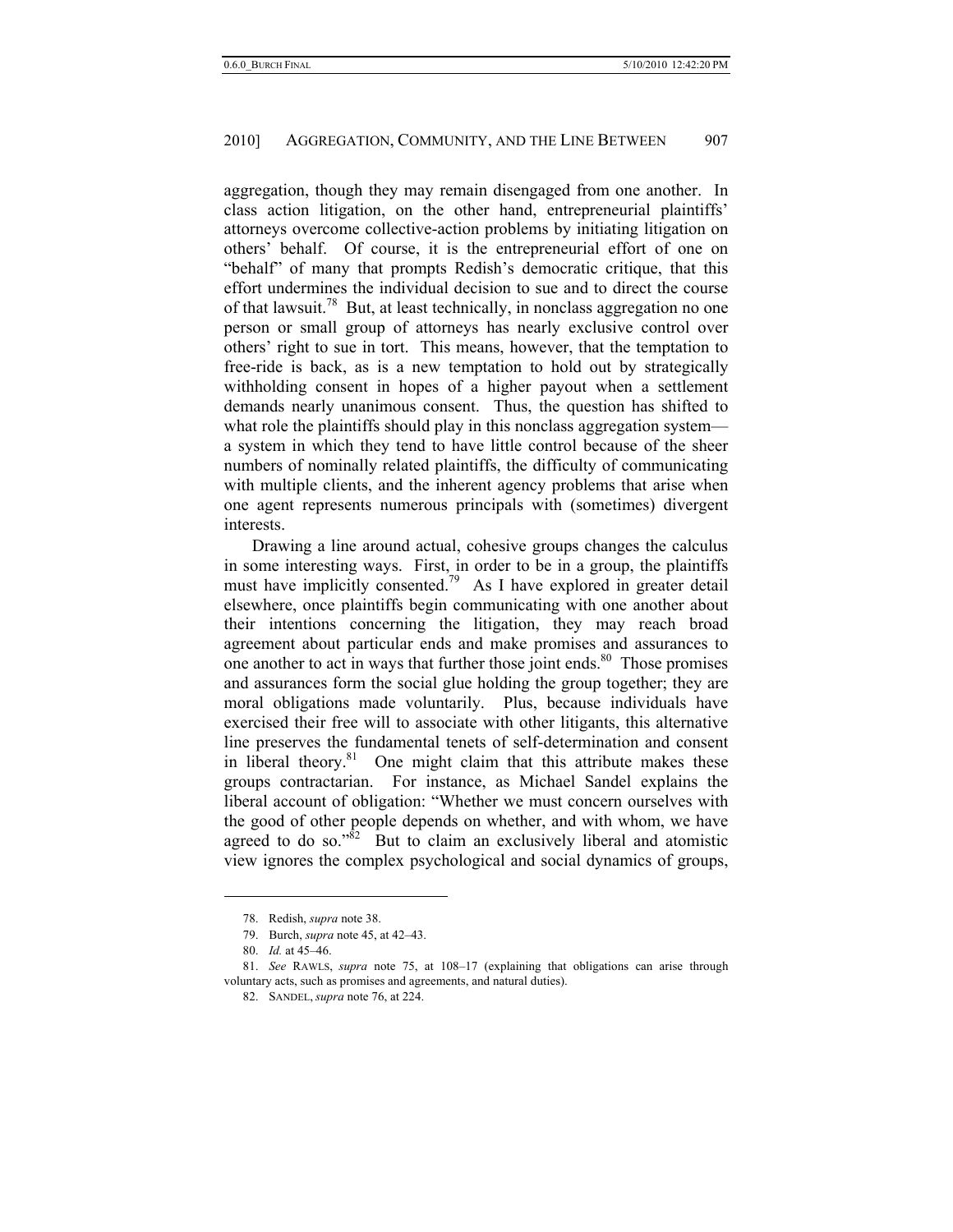the moral component of promising, and the transformative nature of social relationships—if not in a metaphysical sense, in a pragmatic, obligation sense.

Picking up on this thread of morality and obligation brings me to the second way in which redrawing the line around actual, cohesive groups changes the litigation calculus. Group membership means that the individuals contained within it have certain obligations to one another. Granted, to say that someone is a group member says nothing about the nature or content of those obligations. But suppose that there is a proportional and reciprocal obligation (made, once again, through voluntarily issued promises, assurances, or even tacit agreements) to cooperate with one another.<sup>83</sup> The liberal account of obligations as consisting of voluntary promises would capture this aspect, but it fails to account for obligations of solidarity or membership.<sup>84</sup> Put differently, as soon as two people disagree over what it is to cooperate and thus what they have agreed to do, their obligations to one another may end. But if they have incurred additional obligations of solidarity or membership by virtue of being in community with one another, then they're not off the hook so easily (at least morally).<sup>85</sup>

It is here that communitarianism plays a role. Plaintiffs who have decided to work together, who have turned themselves into a "plural subject," define the relevant community. $86$  A "plural subject" might mean many things, but I use the term in a basic sense: when a set of " $I's$ " becomes a single, plural subject—a "we."<sup>87</sup> When plaintiffs decide to harness their fates together, to "pursue our goal" or to "win our litigation," they are in it together. (I take it as a given here that a special officer has helped sort plaintiffs into groups with like injuries and claims so that their individual interests align with the group's collective interest.) $88$  The power of self-determination now rests with the collective in a way that furthers communal interests and values, that carries out, in other words, their obligations of solidarity. What's different, however, is

-

 <sup>83.</sup> Although communitarians distinguish between voluntary associations and communities, the distinctions are not categorical and the characteristics tend to overlap. The main question is whether social relationships are based on reciprocal empathy, not just a means for attaining an individual instrumental end. Alexander, *supra* note 59, at 26.

 <sup>84.</sup> SANDEL, *supra* note 76, at 225.

 <sup>85.</sup> To be sure, moral obligations can be quite different from legal obligations. This obligation of solidarity does not readily translate into a legal obligation. *See* Burch, *supra* note 44, at 18–20.

 <sup>86.</sup> MARGARET GILBERT, SOCIALITY AND RESPONSIBILITY 3 (2000); *see also* Burch, *supra*  note 45, at 23–26. I borrow this term from Margaret Gilbert, but do not use it in exactly the same way that she does.

 <sup>87.</sup> Burch, *supra* note 45, at 23–26.

 <sup>88.</sup> For more about this sorting process, see Burch, *supra* note 44.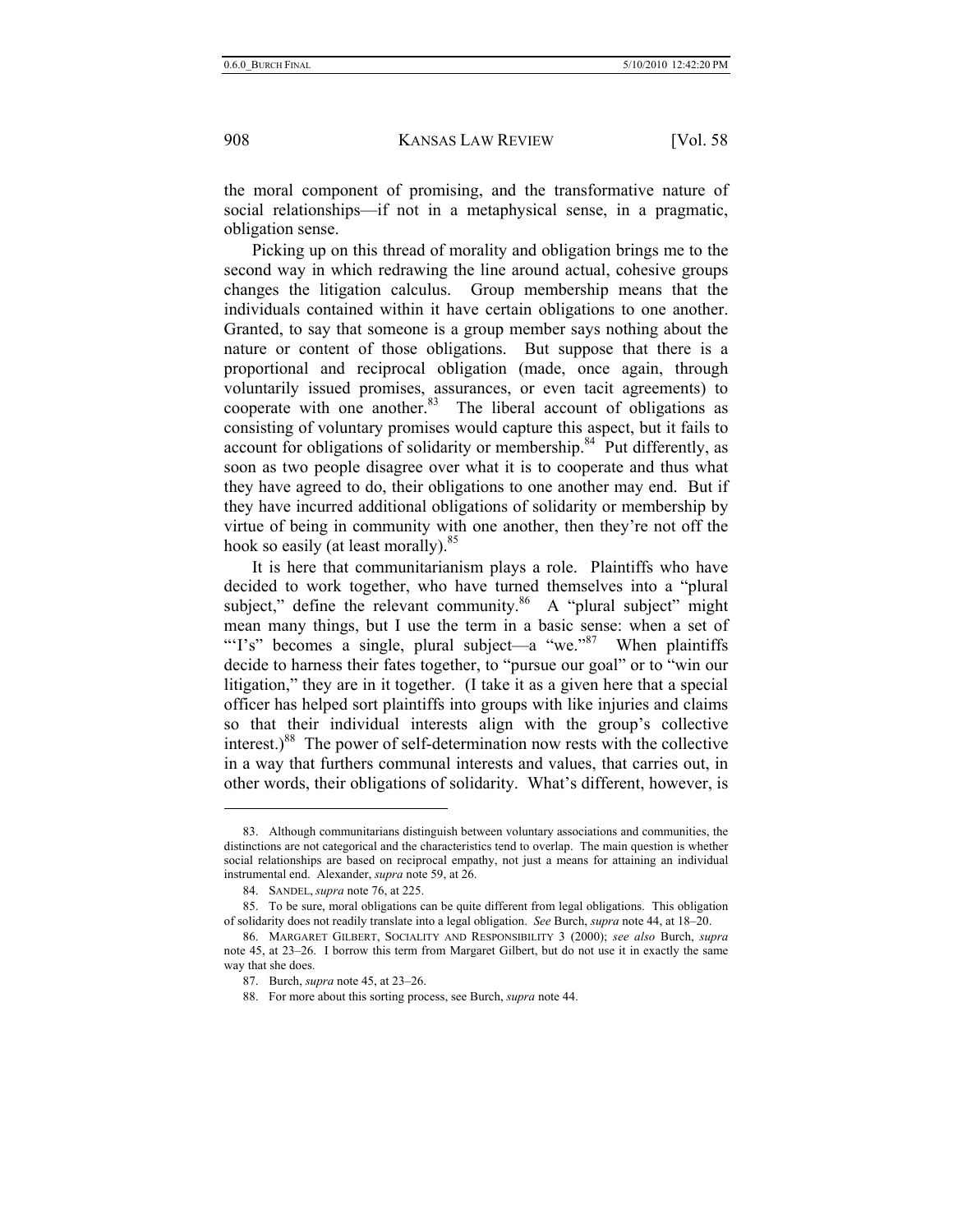l

#### 2010] AGGREGATION, COMMUNITY, AND THE LINE BETWEEN 909

that because we are talking principally about a voluntary exercise of the will, through commitments and promises to other plaintiffs, we need not completely disregard the norms of individual liberalism nor enter the morass of hypothetical consent and social-contract theory.<sup>89</sup> The "catch" from the liberal perspective is that once litigants make reciprocal promises and assurances to one another to cooperate, they are not free to leave the group if doing so would violate those promises or their obligations of solidarity. Conversely, the disjunction with Sandel's version of communitarianism is that these obligations of solidarity or membership arise only after plaintiffs have defined the membership through their voluntary association and can be captured, at least initially, by an ethic of consent. $90$ 

Consider an analogy to labor unions. The 1930s Wagner Act made it possible for American workers to transform their unified interests and solidarity into a formal bargaining unit when a majority of workers favored the arrangement. It thus overcame their collective-action problem and, in some ways, the principal-agent problem (though it surely created others) by allowing members to vote. Similarly, by encouraging plaintiffs to communicate and associate with one another, several things happen. First, after grouping with others who want similar ends and have similar injuries, their interests are more cohesive. According to current class action theory, this justifies binding their interests collectively. Second, they are able—like unionized employees—to better negotiate with their attorneys, monitor the litigation, and participate in the process.<sup>91</sup> Third, unlike unions, the process of voluntarily associating with one another does not per se involve those who would prefer to be left out of the arrangement altogether. It thus preserves a liberal sense of autonomy: one chooses whether to join the group and how much to participate.

In sum, once we disaggregate the notion of group from the narrow inquiry of whether cohesion predates the litigation, we can avoid some of the problems caused by treating heterogeneous individuals as if their interests are unitary. Binding interests that become unitary post litigation

<sup>89.</sup> *See* Ronald Dworkin, *The Original Position*, 40 U. CHI. L. REV. 500, 519–33 (1973).

 <sup>90.</sup> SANDEL, *supra* note 76, at 241 ("We've been trying to figure out whether all our duties and obligations can be traced to an act of will or choice." Sandel does not believe they can and argues that "obligations of solidarity or membership may claim us for reasons unrelated to a choice reasons bound up with the narratives by which we interpret our lives and the communities we inhabit."). Again, my point here is to use these philosophies in a narrow way, in the context of nonclass aggregation, and not to make broader statements about their salience.

 <sup>91.</sup> This might include a voting arrangement if the litigants have agreed to an intraclaimant governance arrangement. Burch, *supra* note 44.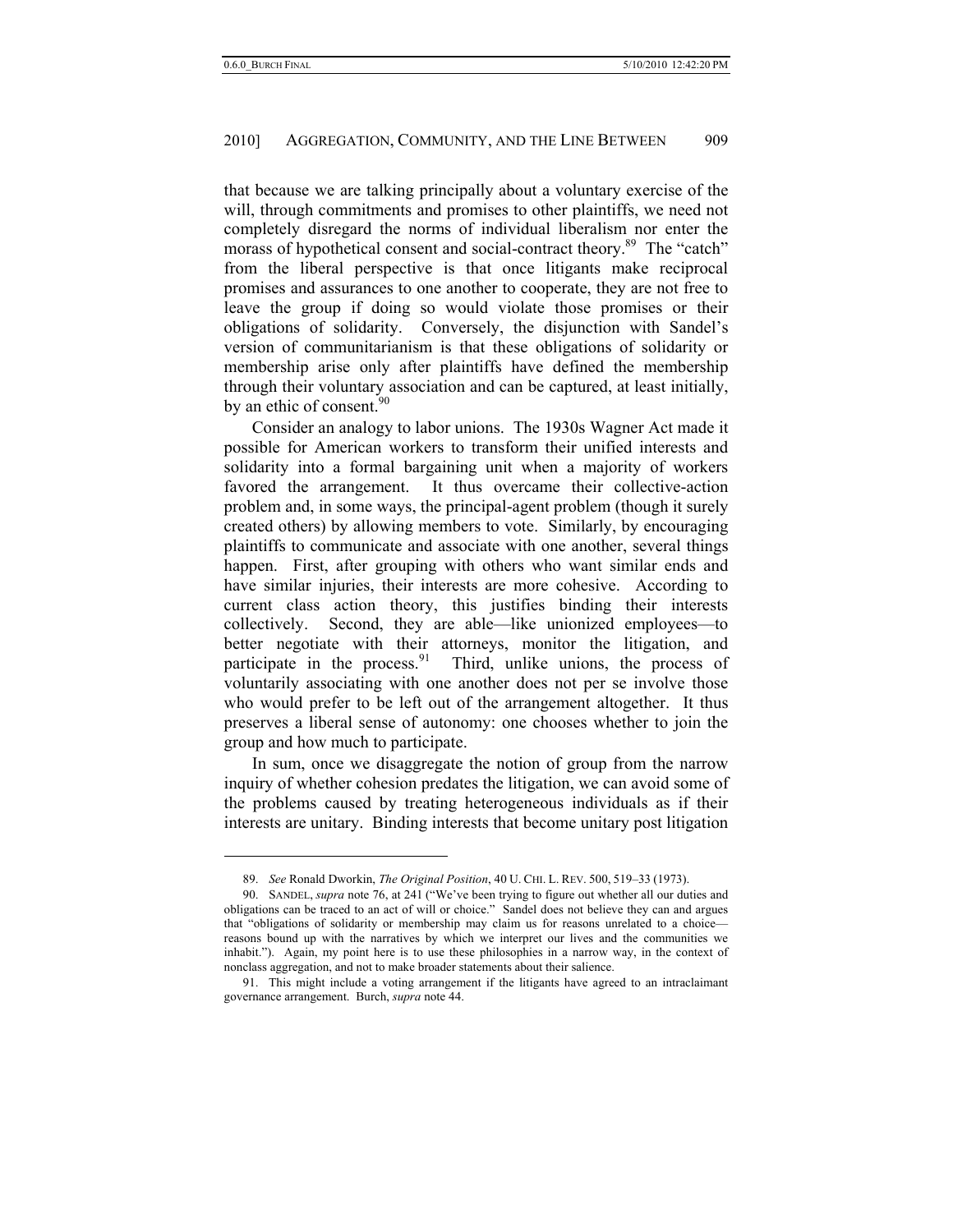-

910 KANSAS LAW REVIEW [Vol. 58]

eliminates the concern over representing absent group members. It allows present plaintiffs to specify their interests and then pursue homogeneous ends together. Litigating collective interests collectively allows plaintiffs to present a unified, credible threat against the defendant, to bargain and deliberate about what those collective interests are and how they should go about fulfilling them, and to participate in the process of pursuing their substantive rights. Put simply, diverse subgroups with heavy plaintiff participation and deliberation are more like an actual community (at least with regard to the litigation issues) than a class action with absent class members or even classes with a preexisting trait that has little to do with actual cohesion.

## *B. Community Self-Governance*

Thus far, we have covered the criteria for subgroup membership: sharing like intentions toward the defendant; having similar claims and injuries; and, most importantly, making promises and assurances to cooperate with one another in achieving the group's joint ends. The event or events giving rise to the litigation—from taking and experiencing the effects of the same drug (Vioxx, Zyprexa); to sharing circumstances and histories (Vietnam in the Agent Orange Litigation, being in the same nightclub fire together, or experiencing the same hurricane or flood); to having the same product malfunction in ways that change their lives (Bridgestone/Firestone Tire Litigation)—bring people with shared emotional connections together.<sup>92</sup> As I've hinted, in largescale litigation it is highly unlikely that all plaintiffs will agree on their litigation ends, that they will have the same or even highly similar injuries, that they have uniformly strong claims, or that the same laws will apply. Consequently, while further sorting like interests with other like interests, subgroups will form.

Although this situation raises a constellation of questions about how these subgroups interact with one another and how they could or should reach decisions, my focus here is on a narrower issue.<sup>93</sup> If courts recognize this alternative line-drawing scheme and foster group formation after both the decision to sue and procedural aggregation, what

<sup>92.</sup> *In re* Bridgestone/Firestone, Inc. Tires Prod. Liab. Litig., 288 F.3d 1012, 1016–17 (7th Cir. 2002); *In re* Vioxx Prod. Liab. Litig., 574 F. Supp. 2d 606, 611–12 (E.D. La. 2008); *In re* Zyprexa Prod. Liab. Litig., 433 F. Supp. 2d 268, 271 (E.D.N.Y. 2006); Gray v. Derderian, 400 F. Supp. 2d 415, 419–20 (D.R.I. 2005); Louisiana v. All Prop. & Cas. Ins. Carriers, 937 So. 2d 313, 316–18 (La. 2006); PETER H. SCHUCK, AGENT ORANGE ON TRIAL 25–26 (1986).

 <sup>93.</sup> I've explored many of these other issues in Burch, *supra* note 45.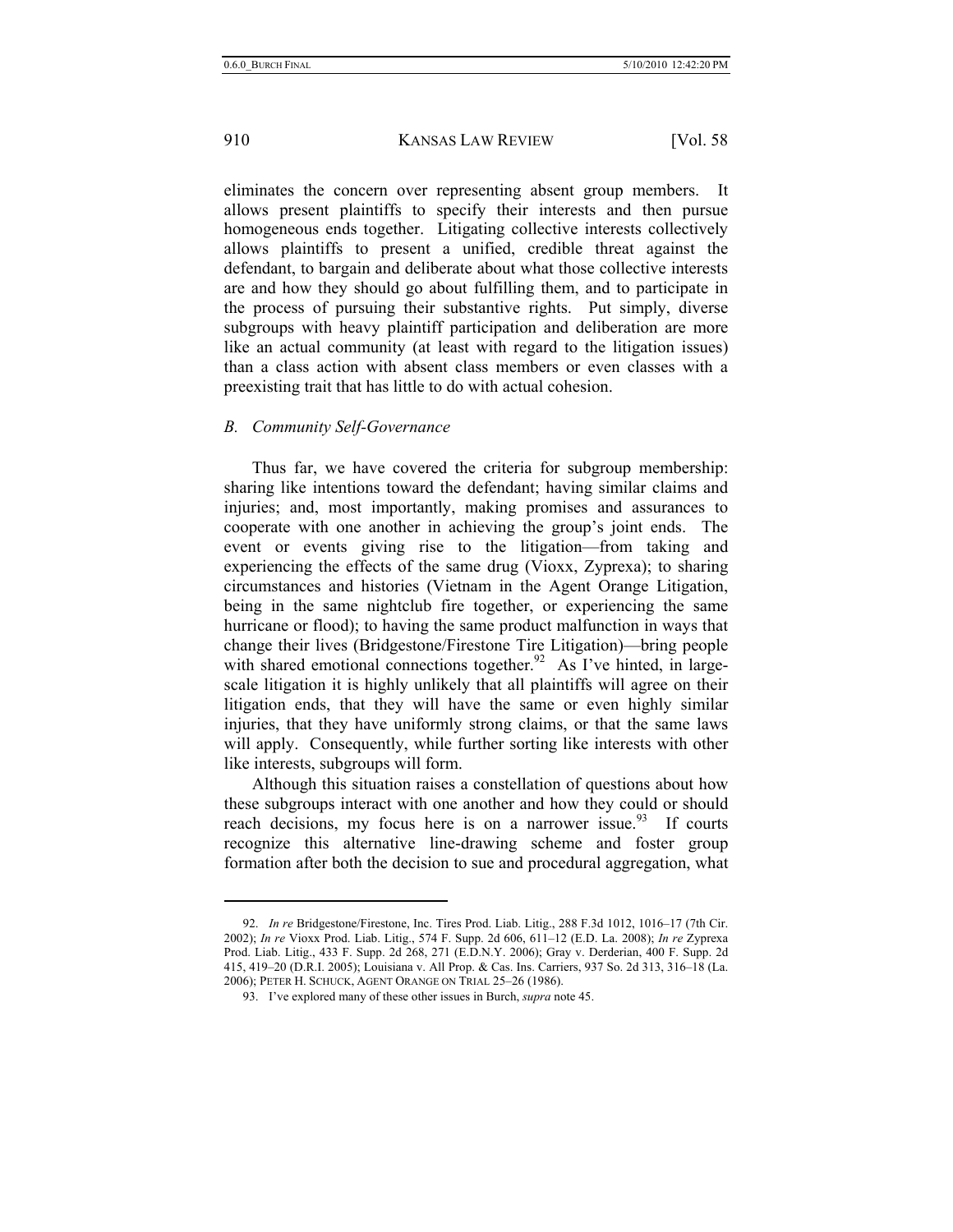degree of autonomy ought the judicial system afford these litigation groups?

One might think about subgroup and superordinate group autonomy and why autonomy is valuable in terms of either pluralist or communitarian theories. Although there is a great deal of tension between the two perspectives, both have something to offer modern litigation groups. By pluralists, I mean public-choice theorists who focus on the role of and interplay between societal groups, which they view as the organizational form for allowing a collection of individuals to further their own interest. Some pluralists might explain the need for group autonomy based on the freedom of association: so long as individuals have openly agreed to associate, they should be able to establish the terms and conditions of their relationships and should be free to leave the group whenever they like.<sup>94</sup> Other pluralists might contend that having diverse subgroups with multiple perspectives on remedies and forceful advocacy within litigation helps counter agency problems caused by a strong plaintiffs'-attorney steering committee and weak client monitoring.<sup>95</sup> Empowering groups ensures that their members have access to the decision-making process and better insulates them from attorney neglect.<sup>96</sup>

Pluralist thought takes up the familiar idea pushed by liberals individual autonomy—and imports it into the group context by viewing groups as an instrumental means for pursuing individual interests.<sup>97</sup> The group is an association of individuals who each use the group to promote their own welfare.<sup>98</sup> Accordingly, the prescriptive lesson from pluralist thought is that the judicial system should foster and enable group formation, help sort plaintiffs into homogeneous subgroups, and enforce the rules created through group governance because these rules reflect the group's values and objectives. Embracing pluralist ideas by maintaining subgroups in aggregate litigation introduces dissent, which

l

<sup>94.</sup> *See generally* ROBERT NOZICK, ANARCHY, STATE, AND UTOPIA 299–306 (1974).

<sup>95.</sup> *See* W. RUSSELL NEUMAN, THE PARADOX OF MASS POLITICS: KNOWLEDGE AND OPINION IN THE AMERICAN ELECTORATE 126–27 (1986); Rhode, *supra* note 17, at 1223–24. Robert Dahl has written several books providing a general account of pluralism in the political process. *See generally*  ROBERT A. DAHL, DILEMMAS OF PLURALIST DEMOCRACY: AUTONOMY VS. CONTROL (1982); ROBERT A. DAHL, PLURALIST DEMOCRACY IN THE UNITED STATES: CONFLICT AND CONSENT 22–24 (1967).

<sup>96.</sup> *See* ROBERT A. DAHL, A PREFACE TO DEMOCRATIC THEORY 104–05 (1956); MICHAEL WALZER, OBLIGATIONS: ESSAYS ON DISOBEDIENCE, WAR, AND CITIZENSHIP 224 (1970).

<sup>97.</sup> *See* Alexander, *supra* note 59, at 2.

<sup>98.</sup> *See id.* at 20.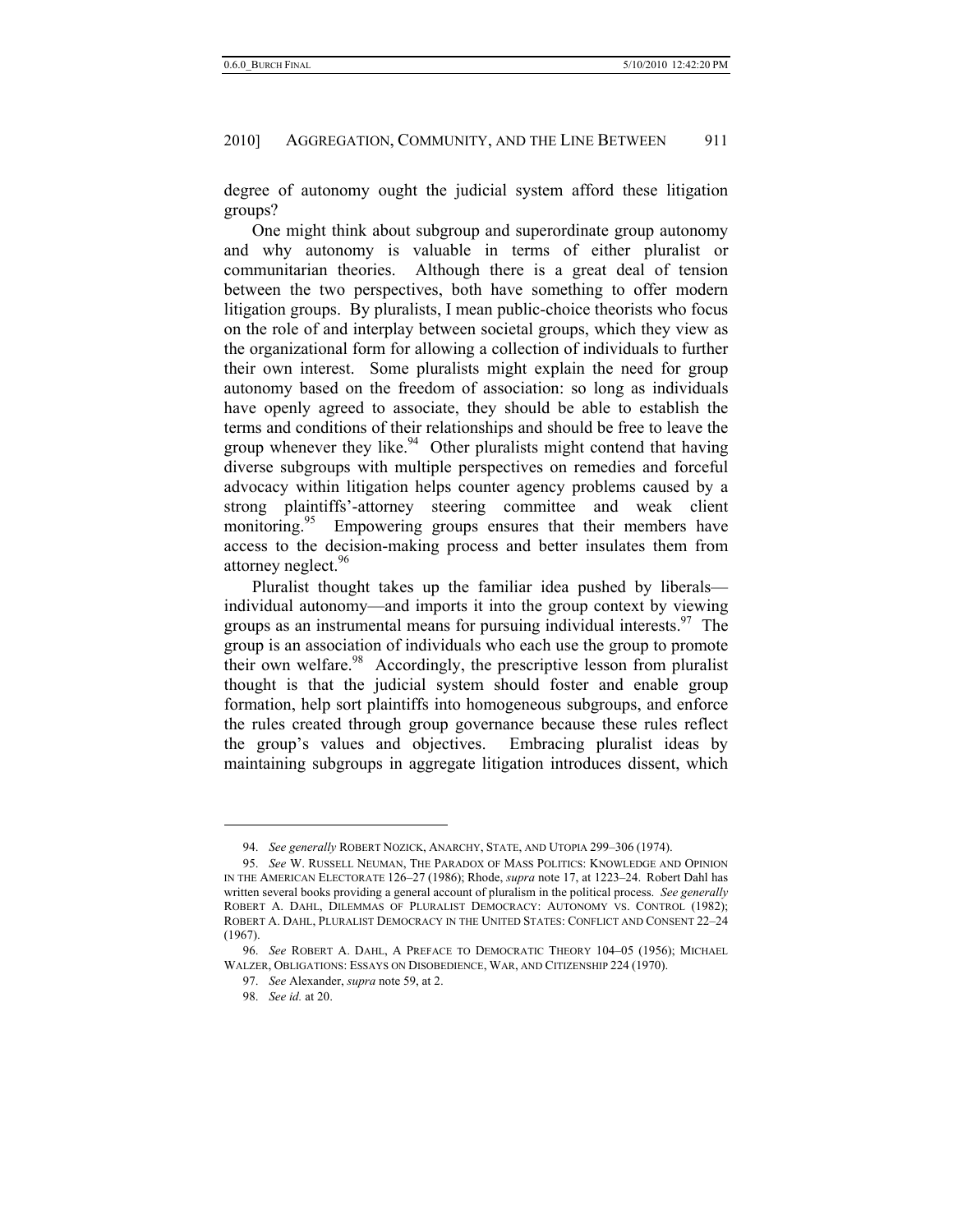often results in better-developed arguments, new ideas, forceful advocacy, and—ultimately—increased legitimacy.<sup>99</sup>

Like pluralists, communitarians view social groups and the need for group autonomy as promoting social good. $100^\circ$  But communitarians define "social good," in part, as the intrinsically invaluable process of group participation that leads one to define and fulfill her identity.<sup>101</sup> Communitarianism recognizes that with membership comes obligation even when people consent to membership and even when individual promises and assurances glue the group together.<sup>102</sup> By designing an arrangement that reflects members' commitments to one another and captures community preferences for decision making, litigants can legitimately curtail exit mechanisms.<sup>103</sup> This means, however, that litigant communities must have some autonomy to self-govern and that the judge should both enforce those arrangements and—by using a special officer to avoid bias and the appearance of bias—help coordinate subgroup and superordinate group relationships.<sup>104</sup>

When plaintiff communities form from plaintiffs' affective ties with each other, those communities mix contractarian and communitarian dimensions. Although plaintiffs may voluntarily enter the group because of a utilitarian cost-benefit analysis or for purely instrumental reasons, once they are group members and have tied their collective litigation fates together, their interactions tend to change their relationships. Social psychologists and behavioral law-and-economics theorists characterize this change in terms of developing other-regarding preferences.<sup>105</sup> It is

1

<sup>99.</sup> *See* NEUMAN, *supra* note 95, at 126–27.

 <sup>100.</sup> Alexander, *supra* note 59, at 30.

<sup>101.</sup> See id. at 30-32 (describing the good as "fulfillment of the self achieved through ... community").

<sup>102.</sup> *See id.* at 26–28, 32.

 <sup>103.</sup> For other discussion on this topic of exit, see Burch, *supra* note 45.

<sup>104.</sup> *See generally* A.L.I., *supra* note 63, § 3.17, § 1.05(c) (suggesting that judges should "enforce parties' agreements regarding the conduct of litigation" and that litigants might enter into an agreement governing their relationship and voting procedures).

<sup>105.</sup> *See generally* Robert Axelrod & William D. Hamilton, *The Evolution of Cooperation*, 211 SCI. 1390 (1981); Kelly S. Bouras & S.S. Komorita, *Group Discussion and Cooperation in Social Dilemmas*, 22 PERSONALITY & SOC. PSYCHOL. BULL. 1144, 1145 (1996); Robert Boyd & Peter J. Richerson, *Cultural Transmission and the Evolution of Cooperative Behavior*, 10 HUM. ECOLOGY 325 (1982); Nancy R. Buchan et al., *Let's Get Personal: An International Examination of the Influence of Communication, Culture and Social Distance on Other Regarding Preferences*, 60 J. ECON. BEHAV. & ORG. 373, 373–75 (2006); Joseph Henrich, *Cultural Group Selection, Coevolutionary Processes and Large-Scale Cooperation*, 53 J. ECON. BEHAV. & ORG. 3 (2004); Norbert L. Kerr & Cynthia M. Kaufman-Gilliland, *Communication, Commitment, and Cooperation in Social Dilemmas*, 66 J. PERSONALITY & SOC. PSYCHOL. 513, 526–27 (1994); Mark Van Vugt & Claire M. Hart, *Social Identity as Social Glue: The Origins of Group Loyalty*, 86 J. PERSONALITY & SOC. PSYCHOL. 585, 586 (2004).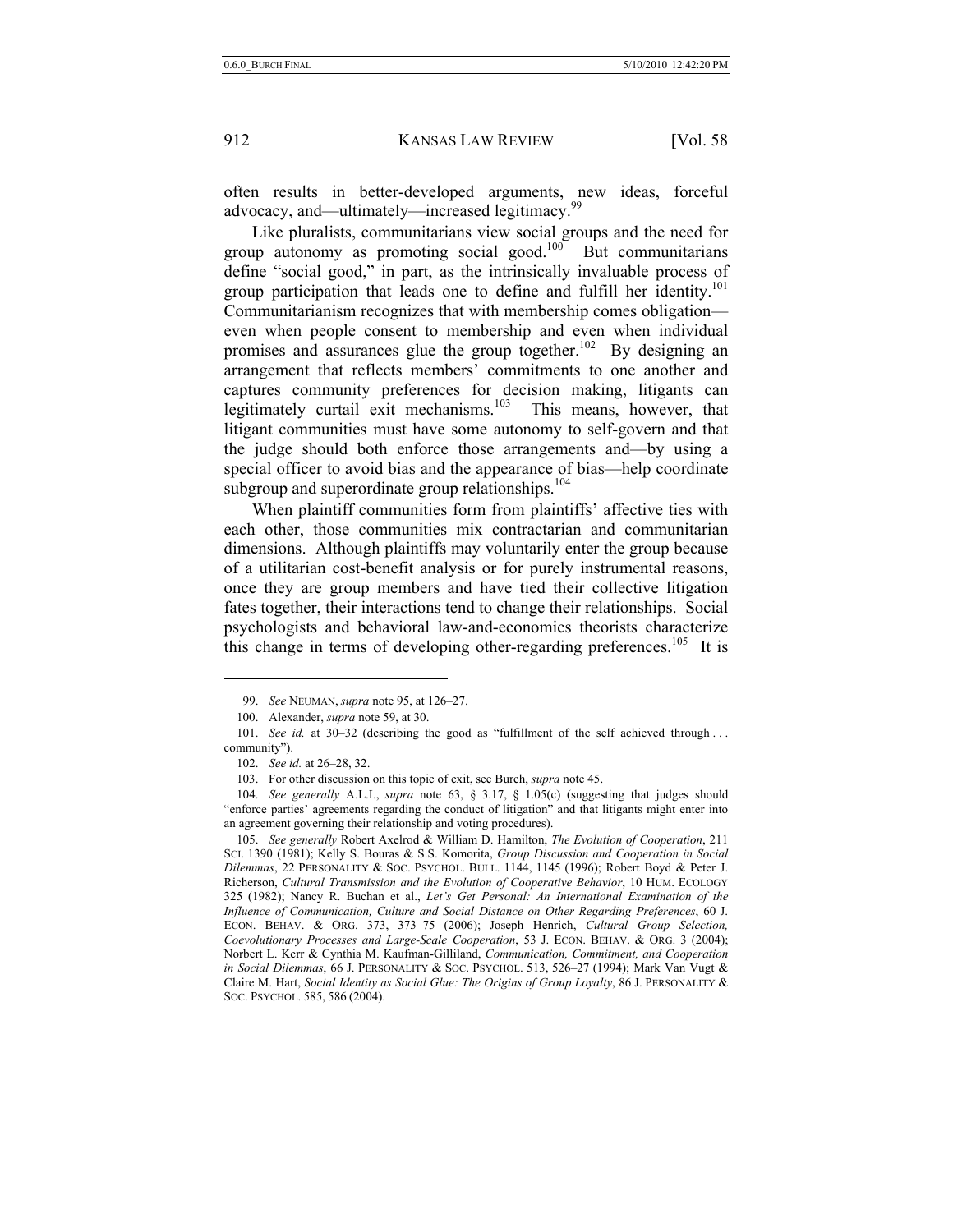here that pluralist or liberal thought fails to satisfactorily explain the layers within social relationships and where a thicker conception of moral obligation is needed. Otherwise, this account cannot reconcile theory with reality. I thus find the concept of a plural subject a useful alternative.<sup>106</sup> The theory is that you and I and many others might want to do something together, to be jointly committed to attaining a particular end and to specifying our day-to-day plans for fulfilling that end without becoming an "entity" in the ontological sense, but without acting as completely self-regarding individuals either.

Maintaining subgroups comprised of plural subjects who have reached consensus about their litigation ends, who experienced similar injuries, and who are thus more than nominally related protects individuality without forgoing community. It also avoids a problem with the entity theory, that once the entity exists, it can suppress individual objections and cram down subsequent tensions between the principals (the litigants) as well as between the principals and the agents. $107$ Fostering subgroups of plural subjects requires the aid of a special officer who provides information and helps protect voice opportunities within subgroups as well as the diversity of groups themselves. Put differently, the special officer maintains group pluralism and each group designs its own governance.<sup>108</sup>

Maintaining a pluralistic subgroup structure does, however, create tension between unity and cohesion on one hand and diversity on the other. There is a risk that strongly autonomous groups will alienate themselves from other plaintiffs. When a settlement offer demands nearly unanimous consent, the larger community must decide what to do and how to go about doing it. If the overarching community lacks consensus, then it can resolve the dilemma by arguing, bargaining, voting, or any combination thereof. $109$  Plaintiffs might aggregate

-

<sup>106.</sup> *See supra* notes 87–88 and accompanying text.

<sup>107.</sup> *See* Issacharoff, *supra* note 34, at 374.

 <sup>108.</sup> I have suggested in Litigating Together: Social, Moral, and Legal Obligations that plaintiffs might design a representative structure, where some subgroup members would represent the interests of the subgroup on a steering committee. Burch, *supra* note 44, at 42–45. Most communitarians would say that political participation must be unmediated in this way and that members' views should be filtered through an intermediary. *See, e.g.*, BENJAMIN B. BARBER, STRONG DEMOCRACY: PARTICIPATORY POLITICS FOR A NEW AGE 261 (1984); Gerald E. Frug, *The City as a Legal Concept*, 93 HARV. L. REV. 1057, 1067–73 (1980). The reality, however, is that some litigants may not want the litigation to become their lives; they have other demands on their time that they must prioritize.

 <sup>109.</sup> Jon Elster, *Introduction* to DELIBERATIVE DEMOCRACY 1, 5 (Jon Elster ed., 1998). Will Kymlicka describes a similar dilemma over governance in countries that are both multinational and polyethnic:

Self-government rights, however, do pose a threat to social unity. The sense of being a distinct nation within a larger country is potentially destabilizing. On the other hand, the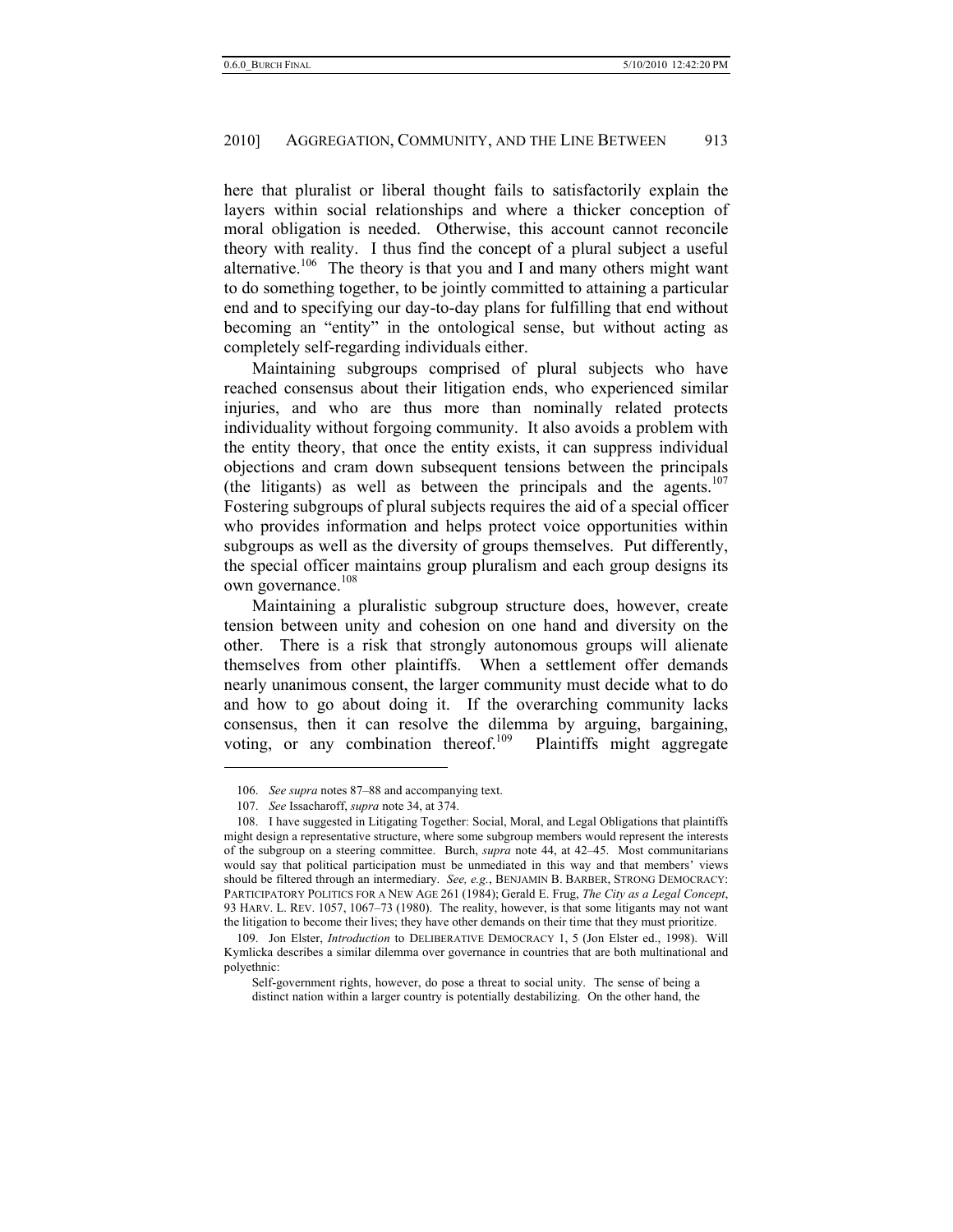members' preferences (voting), transform members' preferences through deliberation, or misrepresent members' preferences by acting strategically.<sup>110</sup>

Deliberating and voting are particularly relevant to the subgroup and superordinate community structure. A system with a mix of deliberating and voting would first allow plaintiffs to deliberate over the merits and fairness of the settlement offer in an attempt to transform preferences. After hearing those arguments (provided that plaintiffs have agreed to a collective decision-making arrangement), $111$  plaintiffs would vote. That vote would bind the entire community. Both deliberating and bargaining may play a role when plaintiffs, with their attorneys' advice, first decide on and consent to a collective decision-making arrangement. For example, plaintiffs with more severe injuries and fewer causation problems might legitimately push for a weighted voting structure that would lessen the potential for a majority of claimants with weaker claims to dilute the voting pool.<sup>112</sup> All plaintiffs would have equality of access to the deliberation process, but not all plaintiffs would have equal voting strength. $^{113}$ 

Notice the parallel between genuine dialogue within the plaintiff community about decision making and the idea of a deliberative democracy where "democracy revolves around the transformation rather than simply the aggregation of preferences."<sup>114</sup> Just as participation and deliberation by those who are subject to collective decisions enhances democratic legitimacy, it also enhances judicial legitimacy by supplying a fundamental component of procedural justice—the right to participate and be heard.<sup>115</sup> To create and maintain community, deliberation is not

l

112. Burch, *supra* note 44, at 62–64.

 113. Plaintiffs might reach a similar result without having to value one another's claims by requiring a supermajority of roughly eighty percent or more to accept a settlement offer.

114. Elster, *supra* note 109, at 1.

 115. JOHN S. DRYZEK, DELIBERATIVE DEMOCRACY AND BEYOND: LIBERALS, CRITICS, CONTESTATIONS 1–2 (2000). As to procedural justice, see TOM R. TYLER, WHY PEOPLE OBEY THE LAW 133 (1990) (discussing literature evaluating the effects of increased litigant participation); *see also* E. ALLAN LIND ET AL., THE PERCEPTION OF JUSTICE: TORT LITIGANTS' VIEWS OF TRIAL, COURT-ANNEXED ARBITRATION AND JUDICIAL SETTLEMENT CONFERENCES 61 (1989) (discussing litigants' perceived control of the litigation process); E. ALLAN LIND & TOM R. TYLER, THE SOCIAL PSYCHOLOGY OF PROCEDURAL JUSTICE 96–97 (1988) (discussing different theories for control over

denial of self-government rights is also destabilizing, since it encourages resentment and even secession. Concerns about social unity will arise however we respond to selfgovernment claims.

WILL KYMLICKA, MULTICULTURAL CITIZENSHIP: A LIBERAL THEORY OF MINORITY RIGHTS 192 (1995).

 <sup>110.</sup> Elster, *supra* note 109, at 6.

<sup>111.</sup> *See* Burch, *supra* note 44, at 42–45.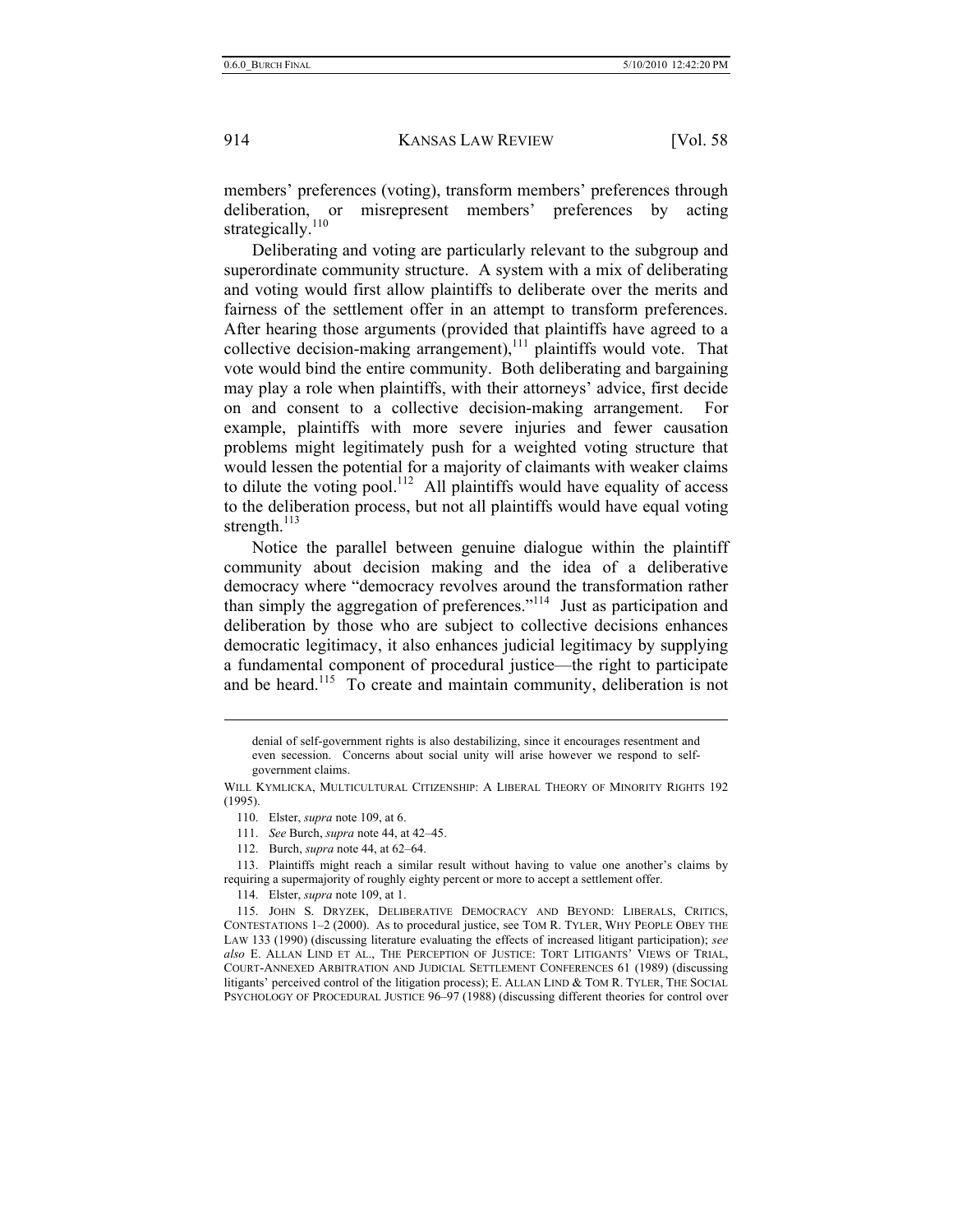limited to arguments or rhetoric, but includes storytelling, personal testimony, humor, reasons, explanations, and even gossip.<sup>116</sup> Communicating in this way allows plaintiffs to influence and, if they so desire, to vote and be bound by collective outcomes.

Thus, if we define democracy as the extent to which the preferences of the governed influence collective outcomes, then reconceiving the line-drawing scheme can preserve and further core democratic values.<sup>117</sup> Granted, this concept of democracy is abstract, but it must be. Opinions about democracy vary greatly—from communitarian to liberal—and truly democratic decisions must reflect the collective preferences of the governed.

During deliberation, certain norms of propositional truth, rightness, and truthfulness tend to steer and anchor debates, thereby compelling even self-interested members to phrase their arguments in terms of what is best for the group.<sup>118</sup> As I have argued elsewhere, group membership and deliberation may have a transformative effect that leads to otherregarding preferences and thereby diminishes the potential for actors to behave purely as *homo economicus*.<sup>119</sup> But to reach this point, we must be willing to recognize that we communicate with one another in new ways, that communities are not limited to workplaces or neighborhoods, and that true communities and regard for others arise out of our affective ties—regardless of whether those ties exist before or after the decision to sue.

## V. CONCLUSION

l

This Article reconsiders the line-drawing scheme for nonclass aggregation and hews historic rationales for group treatment to fit a new kind of group. Put simply, once the judicial system determines that class

process and procedural fairness); Linda Musante et al., *The Effects of Control on Perceived Fairness of Procedures and Outcomes*, 19 J. EXPERIMENTAL SOC. PSYCHOL. 223, 237–38 (1983) (describing a study where "[r]egardless of role in a dispute, the opportunity to exercise control through the selection of a decision rule (no matter what the rule) resulted in enhanced evaluations of all aspects of the trial experience"); Patrick Woolley, *Rethinking the Adequacy of Adequate Representation*, 75 TEX. L. REV. 571, 602–04 (1997) (discussing the extent to which a class member has a right to participate in class litigation).

<sup>116.</sup> *See* DRYZEK, *supra* note 115, at 1 (applying a "tolerant position" on what constitutes authentic deliberation). For other variations on what counts as deliberation, see Elster, *supra* note 109, at 8–9.

 <sup>117.</sup> DRYZEK, *supra* note 115, at 2.

<sup>118.</sup> *See generally* 2 JÜRGEN HABERMAS, THE THEORY OF COMMUNICATIVE ACTION (Thomas McCarthy trans., 1987).

 <sup>119.</sup> Burch, *supra* note 44, at 28-32; Burch, *supra* note 45, at 47–53.